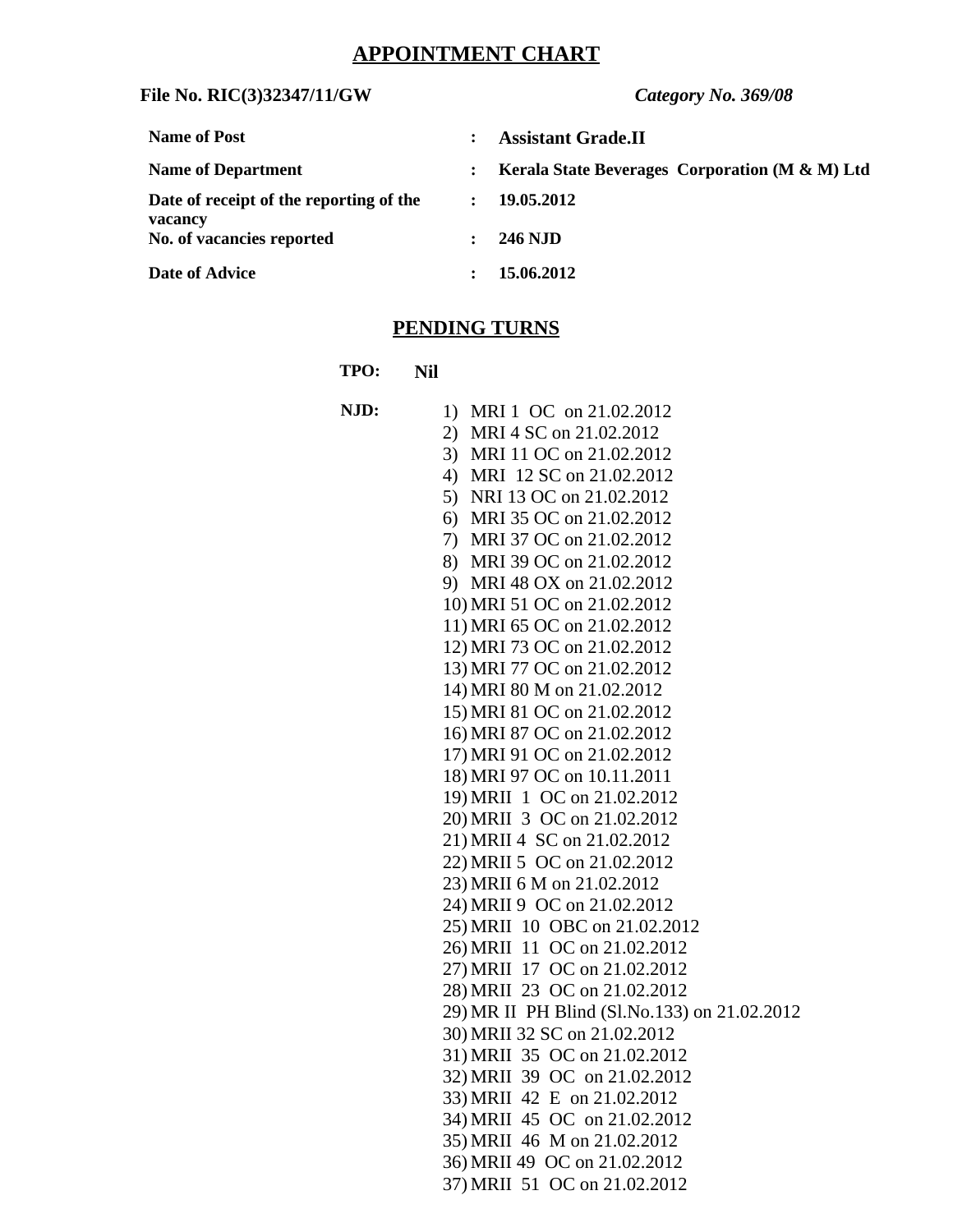```
38) MRII 56 M on 21.02.2012
39) MRII 57 OC on 21.02.2012
40) MRII 59 OC on 21.02.2012
41) MRII PH Deaf (Sl.No.166) on 21.02.2012
42) MRII 64 SC on 21.02.2012
43) MRII 65 OC on 21.02.2012
44) MRII 66 M on 21.02.2012
45) MRII 71 OC on 10.11.2011
46) MRII 75 OC on 21.02.2012
47) MRII 76 M on 21.02.2012
48) MRII 80 M on 21.02.2012
49) MRII 83 OC on 21.02.2012
50) MRII 85 OC on 21.02.2012
51) MRII 87 OC on 10.11.2011
52) MRII 90 OBC on 10.11.2011
53) MRII 91 OC on 21.02.2012
54) MRII 93 OC on 21.02.2012
55) MRII 94 LC/AI on 21.02.2012
56) MRII 95 OC on 21.02.2012
57) MRIII 2 E on 10.11.2011
58) MRIII 5 OC on 21.02.2012
59) MRIII 8 LC/AI on 10.11.2011
60) MRIII 10 OBC on 21.02.2012
61) MRIII 11 OC on 21.02.2012
62) MRIII 15 OC on 21.02.2012
63) MRIII 16 M on 21.02.2012
64) MRIII 17 OC on 21.02.2012
65) MRIII 21 OC on 21.02.2012
66) MRIII 22 LC/AI on 21.02.2012
67) MRIII 25 OC on 21.02.2012
68) MRIII 26 M on 21.02.2012
69) MRIII PH Blind (Sl.No.233) on 10.11.2011
70) MRIII 29 OC on 21.02.2012
71) MRIII 34 E on 10.11.2011
72) MRIII 38 SIUC Nadar on 21.02.2012
73) MRIII 42 E on 21.02.2012
74) MRIII 45 OC on 10.11.2011
75) MRIII 48 OX on 10.11.2011
76) MRIII 49 OC on 21.02.2012
77) MRIII 51 OC on 21.02.2012
78) MRIII 54 E on 21.02.2012
79) MRIII 55 OC on 21.02.2012
80) MRIII 56 M on 21.02.2012
81) MRIII 57 OC on 21.02.2012
82) MRIII 58 E on 21.02.2012
83) MRIII 61 OC on 21.02.2012
84) MRIII 67 OC on 21.02.2012
85) MRIII 70 V on 18.01.2012
86) MRIII 73 OC on 21.02.2012
87) MRIII 74 E on 21.02.2012
88) MRIII 76 M on 21.02.2012
89) MRIII 78 E on 10.11.2011
90) MRIII 79 OC on 21.02.2012
91) MRIII 82 E on 21.02.2012
```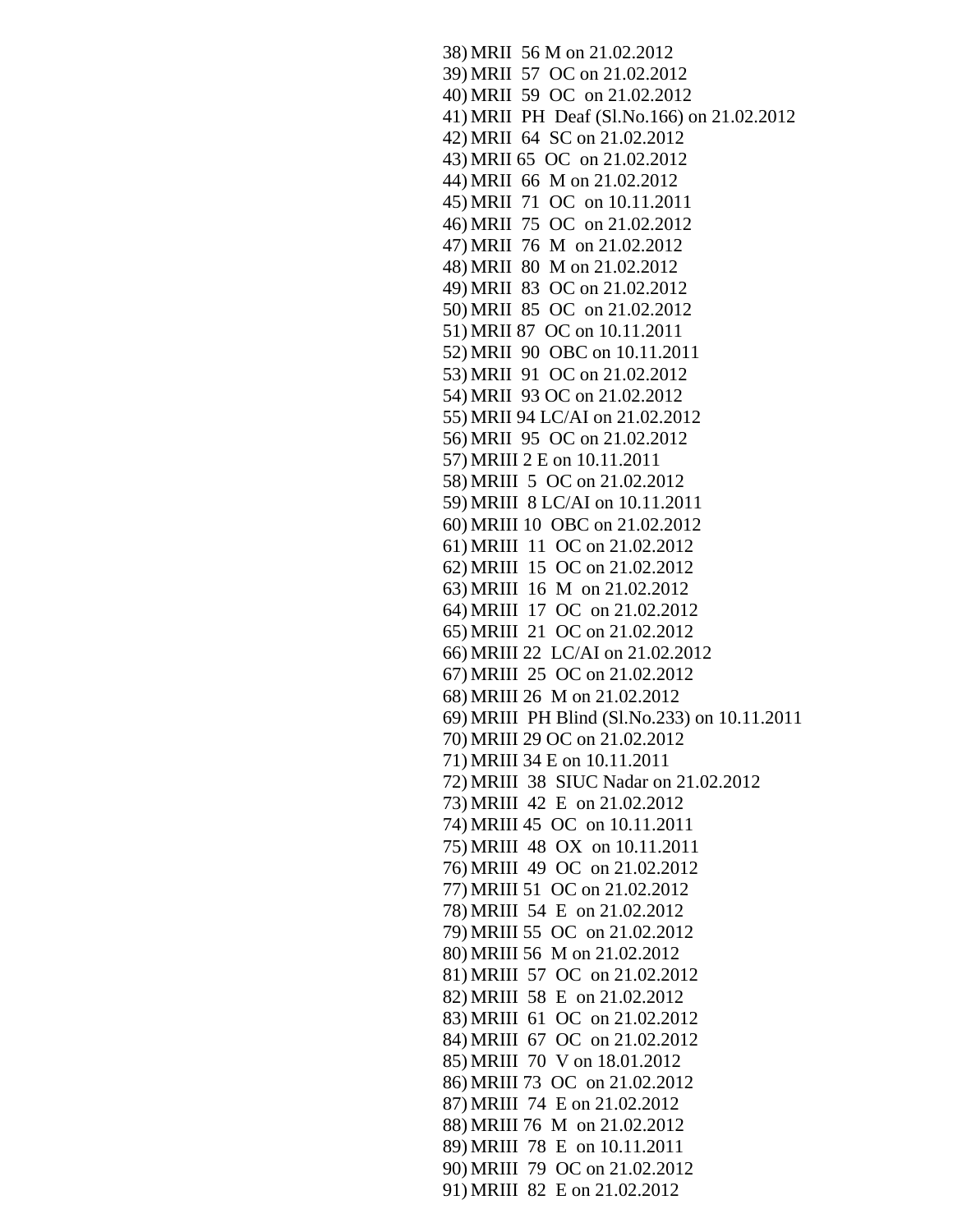92) MRIII 87 OC on 21.02.2012 93) MRIII 89 OC on 21.02.2012 94) MRIII 90 OBC on 21.02.2012 95) MRIII 93 OC on 21.02.2012 96) MRIII 95 OC on 10.11.2011 97) MRIV 2 E on 18.01.2012 98) MRIV 3 OC on 18.01.2012 99) MRIV 4 SC on 18.01.2012 100) MRIV 5 OC on 18.01.2012 101)MRIV 7 OC on 18.01.2012 102) MRIV 9 OC on 18.01.2012 103) MRIV 11 OC on 18.01.2012 104) MRIV 14 E on 18.01.2012 105) MRIV 16 M on 18.01.2012 106) MRIV 17 OC on 18.01.2012 107) MRIV 18 E on 18.01.2012 108) MRIV 19 OC on 18.01.2012 109) MRIV 21 OC on 18.01.2012 110) MRIV 23 OC on 18.01.2012 111) MRIV PH Blind (Sl.No.333) on 18.01.2012 112) MRIV 25 OC on 18.01.2012 113) MRIV 26 M on 18.01.2012 114) MRIV 27 OC on 18.01.2012 115) MRIV 29 OC on 18.01.2012 116) MRIV 32 SC on 18.01.2012 117) MRIV 33 OC on 18.01.2012 118) MRIV 35 OC on 18.01.2012 119) MRIV 37 OC on 18.01.2012 120) MRIV 40 OBC on 18.01.2012 121) MRIV 44 ST on 18.01.2012 122) MRIV 47 OC on 18.01.2012 123) MRIV 48 OX on 18.01.2012 124) MRIV 49 OC on 18.01.2012 125) MRIV 52 SC on 18.01.2012 126) MRIV 54 E on 18.01.2012 127) MRIV 56 M on 18.01.2012 128) MRIV 58 E on 18.01.2012 129) MRIV 60 Hindu Nadar on 18.01.2012 130) MRIV 67 OC on 18.01.2012 131) MRIV 68 LC/AI on 18.01.2012 132) MRIV 71 OC on 18.01.2012 133) MRIV 72 SC on 18.01.2012 134) MRIV 73 OC on 18.01.2012 135) MRIV 75 OC on 18.01.2012 136) MRIV 76 M on 18.01.2012 137) MRIV 77 OC on 18.01.2012 138) MRIV 80 M on 18.01.2012 139) MRIV 83 OC on 18.01.2012 140) MRIV 84 SC on 18.01.2012 141) MRIV 85 OC on 18.01.2012 142) MRIV 86 M on 18.01.2012 143) MRIV 87 OC on 18.01.2012 144) MRIV 89 OC on 18.01.2012 145) MRIV 91 OC on 18.01.2012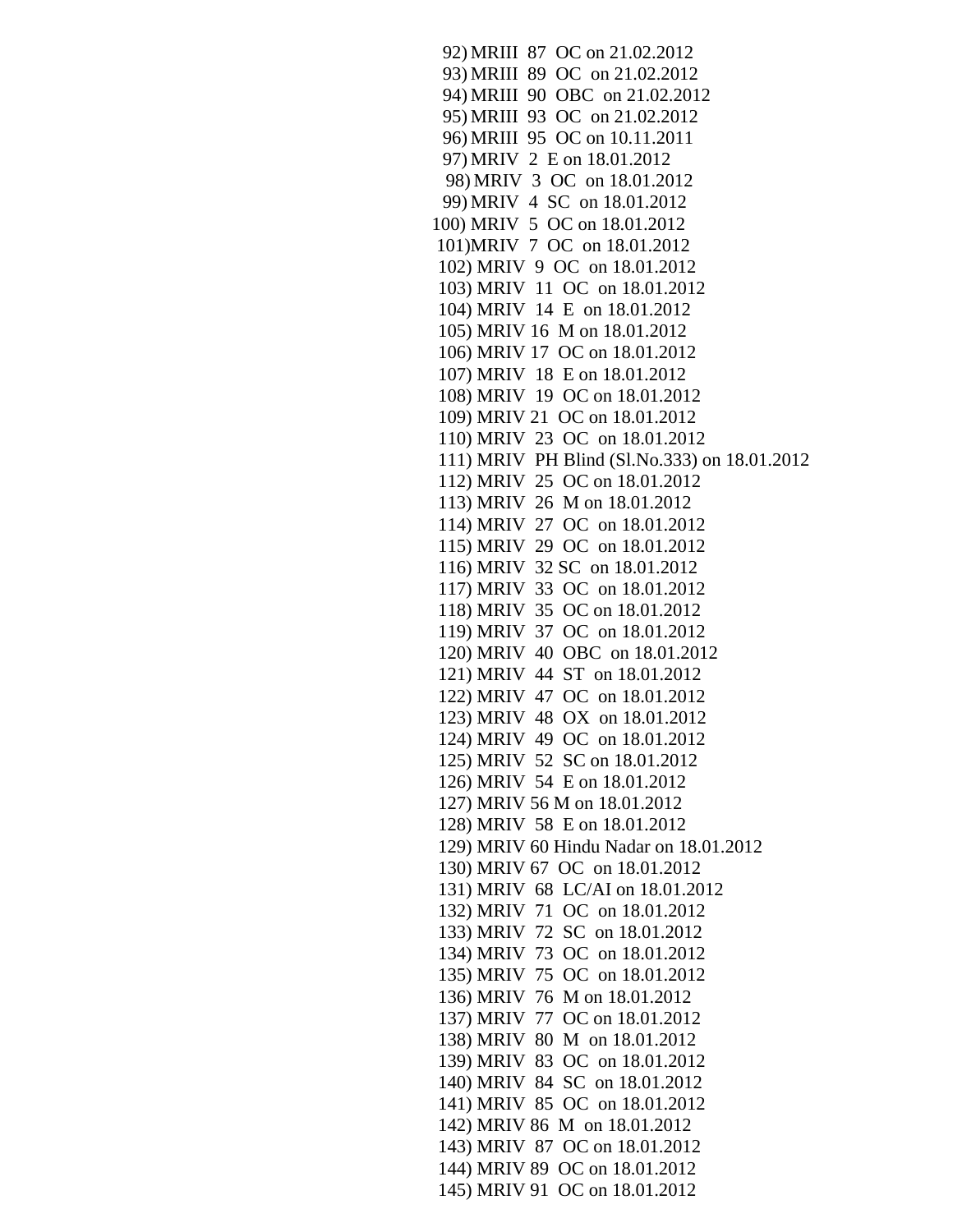146) MRIV 94 LC/AI on 18.01.2012 147) MRIV 95 OC on 18.01.2012 148) MRIV 96 M on 18.01.2012 149) MRIV 97 OC on 18.01.2012 150) MRIV 98 E on 18.01.2012 151) MRIV 99 OC on 18.01.2012 152) MRV 3 OC on 18.01.2012 153) MRV 4 SC on 18.01.2012\ 154)MRV 5 OC on 18.01.2012 155) MRV 6 M on 18.01.2012 156) MRV 7 OC on 18.01.2012 157) MRV 8 LC/AI on 18.01.2012 158) MRV 9 OC on 18.01.2012 159) MRV 10 OBC on 18.01.2012 160)MRV 11 OC on 18.01.2012 161)MRV 12 SC on 18.01.2012 162)MRV 13 OC on 18.01.2012 163)MRV 14 E on 18.01.2012 164)MRV 17 OC on 18.01.2012 165)MRV 20 V on 18.01.2012 166)MRV PH Blind(Sl.No.433) on 18.01.2012 167)MRV 22 LC/AI on 18.01.2012 168)MRV 23 OC on 18.01.2012 169)MRV 25 OC on 18.01.2012 170)MRV 26 M on 18.01.2012 171)MRV 28 E on 18.01.2012 172)MRV 35 OC on 18.01.2012 173)MRV 38 SIUC Nadar on 18.01.2012 174)MRV 40 OBC on 18.01.2012 175)MRV 43 OC on 18.01.2012 176)MRV 44 ST on 18.01.2012 177)MRV 50 D on 18.01.2012 178)MRV 51 OC on 18.01.2012 179)MRV 53 OC on 18.01.2012 180)MRV 54 E on 18.01.2012 181)MRV 57 OC on 18.01.2012 182)MRV 58 E on 18.01.2012 183)MRV 61 OC on 18.01.2012 184)MRV 62 E on 18.01.2012 185)MRV 63 OC on 18.01.2012 186)MRV 65 OC on 18.01.2012 187)MRV 66 M on 18.01.2012 188)MRV 69 OC on 18.01.2012 189)MRV 70 V on 18.01.2012 190)MRV 71 OC on 18.01.2012 191)MRV 73 OC on 18.01.2012 192)MRV 75 OC on 18.01.2012 193)MRV 76 M on 18.01.2012 194)MRV 77 OC on 18.01.2012 195)MRV 80 M on 18.01.2012 196)MRV 82 E on 18.01.2012 197)MRV 83 OC on 18.01.2012 198)MRV 84 SC on 18.01.2012 199)MRV 85 OC on 18.01.2012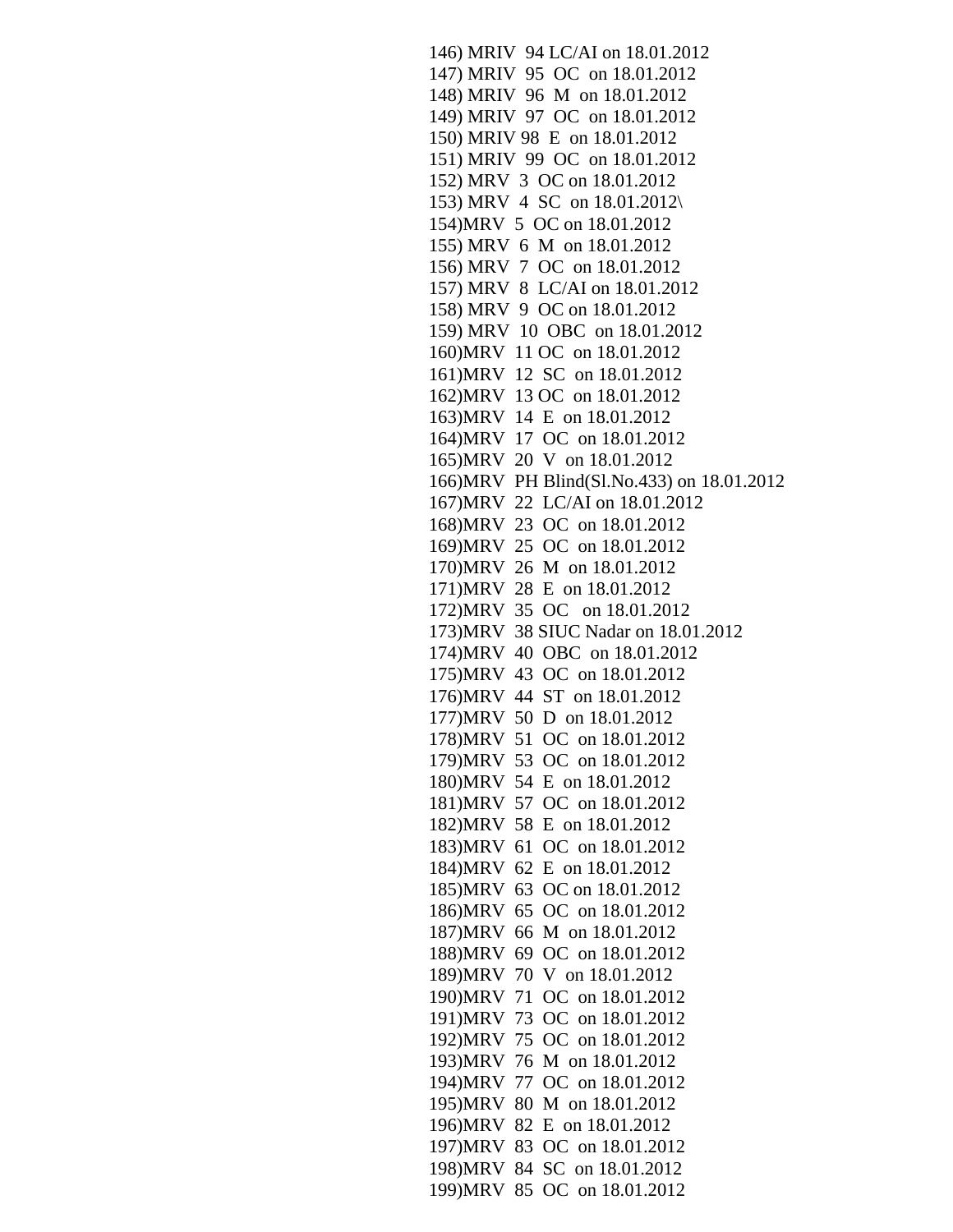200)MRV 86 M on 18.01.2012 201)MRV 87 OC on 18.01.2012 202)MRV 88 E on 18.01.2012 203)MRV 92 ST on 18.01.2012 204)MRV 93 OC on 18.01.2012 205)MRV 95 OC on 18.01.2012 206)MRV 96 M on 18.01.2012 207)MRV 97 OC on 18.01.2012 208)MRV 99 OC on 18.01.2012 209)MRV 100 V on 18.01.2012 210)MRVI 1 OC on 18.01.2012 211)MRVI 2 E on 18.01.2012 212)MRVI 4 SC on 18.01.2012 213)MRVI 5 OC on 18.01.2012 214)MRVI 7 OC on 18.01.2012 215)MRVI 8 LC/AI on 18.01.2012 216)MRVI 9 OC on 18.01.2012 217)MRVI 10 OBC on 18.01.2012 218)MRVI 11 OC on 18.01.2012 219)MRVI 15 OC on 18.01.2012 220)MRVI 16 M on 18.01.2012 221)MRVI 18 E on 18.01.2012 222)MRVI 20 V on 18.01.2012 223)MRVI 21 OC on 18.01.2012 224)MRVI 22 LC/AI on 18.01.2012 225)MRVI 23 OC on 18.01.2012 226)MRVI 24 SC on 18.01.2012 227)MRVI 26 M on 18.01.2012 228)MRVI 27 OC on 18.01.2012 229)MRVI 28 E on 18.01.2012 230)MRVI 29 OC on 18.01.2012 231)MRVI 30 M on 18.01.2012 232)MRVI 31 OC on 18.01.2012 233)MRVI 32 SC on 18.01.2012 234)MRVI 35 OC on 21.02.2012 235)MRVI 37 OC on 21.02.2012 236)MRVI 39 OC on 21.02.2012 237)MRVI 40 OBC on 21.02.2012 238)MRVI 44 ST on 21.02.2012 239)MRVI 47 OC on 21.02.2012 240)MRVI 49 OC on 21.02.2012 241)MRVI 51 OC on 21.02.2012 242)MRVI 53 OC on 21.02.2012 243)MRVI 54 E on 21.02.2012 244)MRVI 55 OC on 21.02.2012 245)MRVI 56 M on 21.02.2012 246)MRVI 58 E on 21.02.2012

**NCA: Nil**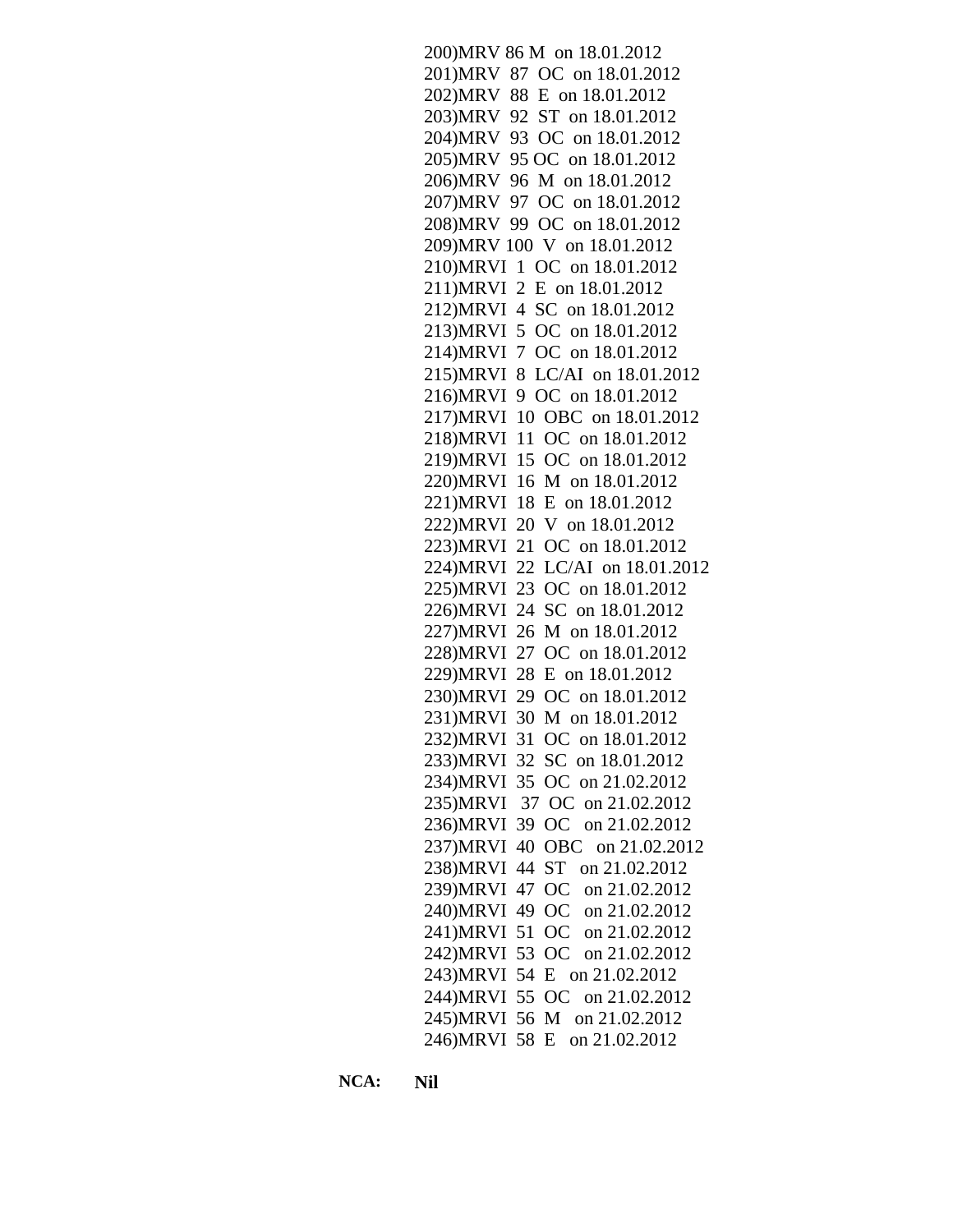| SI.<br>N <sub>o</sub> | <b>Name and address of</b><br>candidate                                                             | Rank<br>No. | <b>Community</b> | Rotation as appd by the<br><b>Commission</b>                       | <b>Remarks</b> |
|-----------------------|-----------------------------------------------------------------------------------------------------|-------------|------------------|--------------------------------------------------------------------|----------------|
| $\mathbf{1}$          | Babu.N<br>Sreeramajayam,<br>Grace Park Road,<br>Palace Ward,<br>Alappuzha-688 001                   | 741         |                  | NJD compensation to<br>MRI 1 OC on<br>21.02.2012 now<br>satisfied  |                |
| $\overline{2}$        | Niju K Velayudhan<br>Kaniyamkudiyil House,<br>Thaikkattukara,<br>Aluva.P.O.,<br>Ernakulam-683 106   | $S/L-54$    | <b>SC</b>        | NJD compensation to<br>MRI 4 SC on<br>21.02.2012 now<br>satisfied  |                |
| 3                     | Prasadmon.C<br>Aracode House,<br>Parakkulam,<br>Kunissery Post,<br>Palakkad-678 681                 | 742         | Ezhava           | NJD compensation to<br>MRI 11 OC on<br>21.02.2012 now<br>satisfied |                |
| 4                     | Sreenath.M.L<br>Maliyil,<br>Kadakkarapally.P.O.,<br>Cherthala,<br>Alappuzha-688 529                 | $S/L-55$    | <b>SC</b>        | NJD compensation to<br>MRI 12 SC on<br>21.02.2012 now<br>satisfied |                |
| 5                     | Praveen Vasu<br>Erappanal House,<br>Rajakad,<br>Rajakad.P.O.,<br>Idukki-685 566                     | 743         | Ezhava           | NJD compensation to<br>MRI 13 OC on<br>21.02.2012 now<br>satisfied |                |
| 6                     | Nimisha.V<br>Vengara House,<br>Near Meenchanda Gate,<br>P.O.Arts College,<br>Kozhikode-673018       | 218         | Viswakarma       | NJD compensation to<br>MRI 35 OC on<br>21.02.2012 now<br>satisfied |                |
| 7                     | Jinci.C.B<br>Anakkuzhy Puthen Veedu,<br>Parappil,<br>Muthuvila.P.O.,<br>Thiruvananthapuram-695 610  | 226         | Ezhava           | NJD compensation to<br>MRI 37 OC on<br>21.02.2012 now<br>satisfied |                |
| 8                     | Krishnalatha.K.K<br>Chundayil House,<br>Kunnamangalam,<br>Kozhikode-673 571                         | 230         | <b>OBC</b>       | NJD compensation to<br>MRI 39 OC on<br>21.02.2012 now<br>satisfied |                |
| 9                     | <b>Shinod Robert</b><br>Mekkumkara Veedu,<br>Tholoor, Kulappada.P.O.,<br>Thiruvananthapuram-695 542 | $S/L-11$    | OX               | NJD compensation to<br>MRI 48 OX on<br>21.02.2012 now<br>satisfied |                |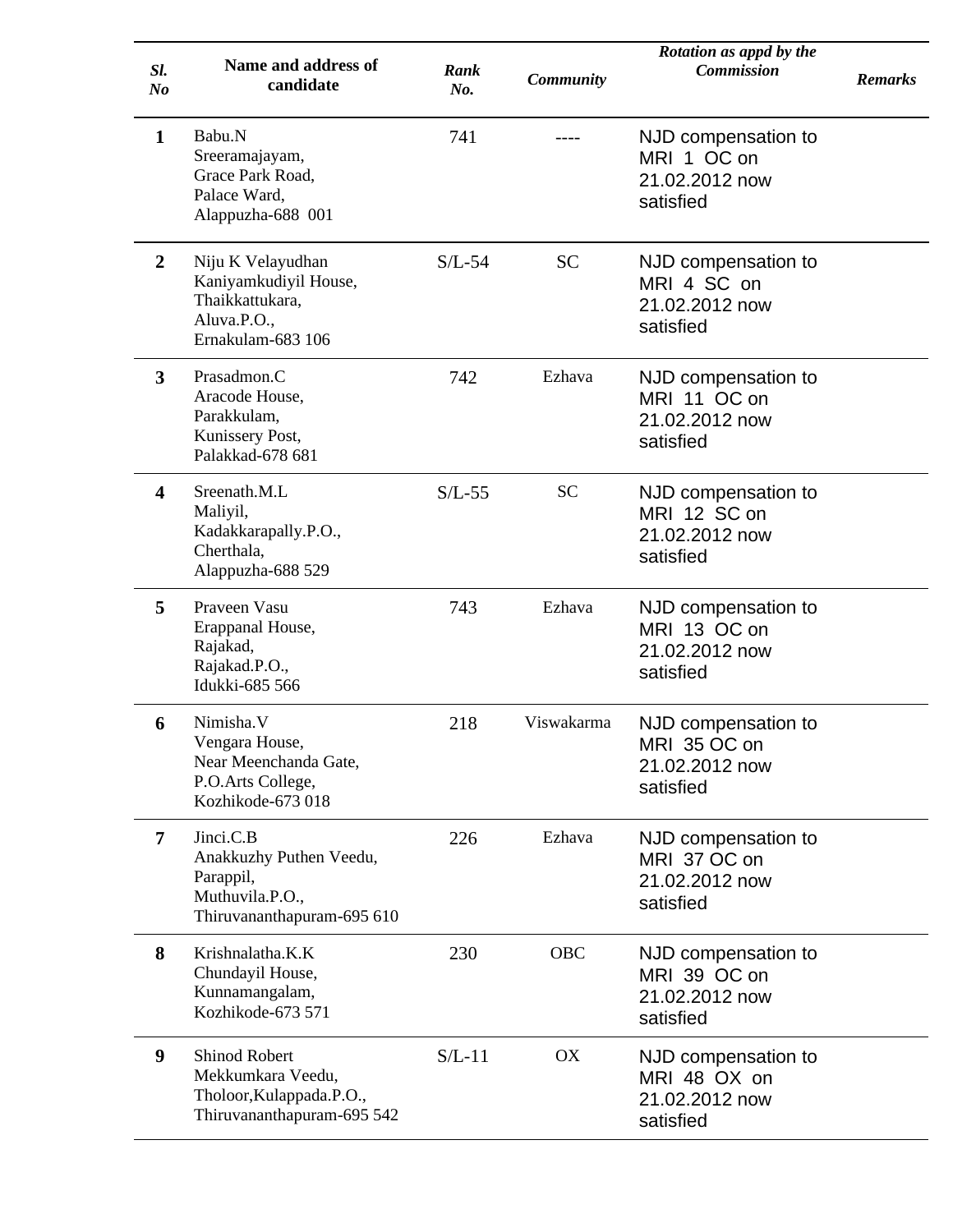| 10 | Rajesh.G<br>Aletty, Kunju Veedu,<br>Puliyarakonam,<br>Puliyarakonam.P.O.,<br>Thiruvananthapuram-695 573         | 745      |        | NJD compensation to<br>MRI 51 OC on<br>21.02.2012 now<br>satisfied |
|----|-----------------------------------------------------------------------------------------------------------------|----------|--------|--------------------------------------------------------------------|
| 11 | Arun.C.K<br>Chullickal,<br>Vadakkumpuram,<br>Peringottukurussi,<br>Palakkad-678 574                             | 746      | Ezhava | NJD compensation to<br>MRI 65 OC on<br>21.02.2012 now<br>satisfied |
| 12 | Shijith.S.S<br>Souparnika,<br>Parappil,<br>Muthuvila.P.O.,<br>Thiruvananthapuram-695 610                        | 748      |        | NJD compensation to<br>MRI 73 OC on<br>21.02.2012 now<br>satisfied |
| 13 | Aswani.J.S<br>Kavitha,<br>Moozhy,<br>Panavoor.P.O.,<br>Thiruvananthapuram-695 568                               | 753      | Ezhava | NJD compensation to<br>MRI 77 OC on<br>21.02.2012 now<br>satisfied |
| 14 | Shiyas.S<br>Shiyas Cottage,<br>Kottukkal,<br>Anchal, Kottukkal.P.O.,<br>Kollam-691 519                          | $S/L-49$ | Muslim | NJD compensation to<br>MRI 80 M 21.02.2012<br>now satisfied        |
| 15 | Ramesh.C<br>Idukkuppara,<br>Idukkuppara,<br>Govindapuram.P.O.,<br>Palakkad-678 507                              | 756      |        | NJD compensation to<br>MRI 81 OC on<br>21.02.2012 now<br>satisfied |
| 16 | Sajeesh Chandran.R.G<br>Girija Nivas,<br>Vengara,<br>Thodiyoor North.P.O.,<br>Karunagappally,<br>Kollam-690 523 | 762      |        | NJD compensation to<br>MRI 87 OC on<br>21.02.2012 now<br>satisfied |
| 17 | Sreejith.S<br>Aswathy Bhavanam,<br>Vadakkumthala,<br>Vadakkumthala East.P.O.,<br>Kollam-690 536                 | 766      |        | NJD compensation to<br>MRI 91 OC on<br>21.02.2012 now<br>satisfied |
| 18 | Manoj.V.S<br>TC.9/1639,<br>Darsana,<br>Near SRK Hospital,<br>Sasthamangalam.P.O.,<br>Thiruvananthapuram-695 010 | 768      |        | NJD compensation to<br>MRI 97 OC on<br>10.11.2011 now<br>satisfied |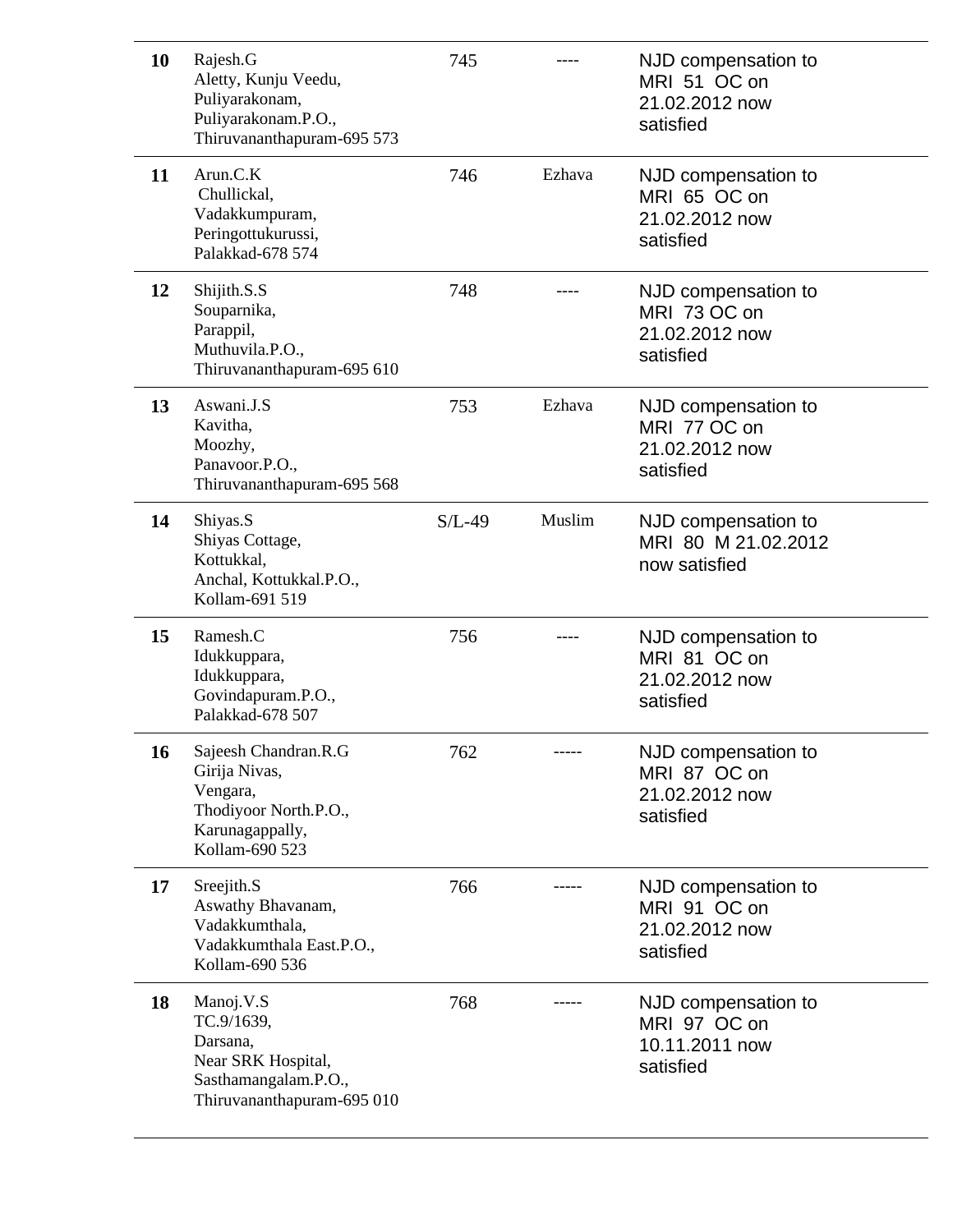| 19 | Abhilash.T.K<br>Thottuvila Veedu,<br>Keralapuram,<br>Vellimon.P.O.,<br>Kollam-691 511                              | 769      |            | NJD compensation to<br>MRII 1 OC on<br>21.02.2012 now<br>satisfied   |
|----|--------------------------------------------------------------------------------------------------------------------|----------|------------|----------------------------------------------------------------------|
| 20 | Ratheesh Kumar.T<br>Ratheesh Bhavan,<br>Vellamkolly,<br>Altharamoodu.P.O.,<br>Trivandrum-695 102                   | 770      | <b>OBC</b> | NJD compensation to<br>MRII 3 OC on<br>21.02.2012 now<br>satisfied   |
| 21 | Venu.M.K<br>Manackakudy,<br>Chillithod, Valara.P.O.,<br>Idukki-685 561                                             | $S/L-56$ | <b>SC</b>  | NJD compensation to<br>MRII 4 SC on<br>10.11.2011 now<br>satisfied   |
| 22 | Santhosh.S.S<br>Vilayil Veedu,<br>Kannamcode,<br>Kottarakara, Vettikavala.P.O.,<br>Kollam-691 538                  | 771      | Ezhava     | NJD compensation to<br>MRII 5 OC on<br>21.02.2012 now<br>satisfied   |
| 23 | Abdul Ahad.K<br>Kunnappally House,<br>Edathanattukara,<br>Edathanattukara Post,<br>Palakkad-678 601                | $S/L-50$ | Mappila    | NJD compensation to<br>MRII 6 M on<br>21.02.2012 now<br>satisfied    |
| 24 | Manojkumar.G<br>Sreedharasadanam,<br>Mararikulam North.P.O.,<br>Alappuzha-688 549                                  | 772      |            | NJD compensation to<br>MRII 9 OC on<br>21.02.2012 now<br>satisfied   |
| 25 | Sivakumar.R<br>Poykavila Veedu,<br>Azhoor, Azhoor.P.O.,<br>Trivandrum-695 305                                      | 782      | <b>OBC</b> | NJD compensation to<br>MRII 10 OBC on<br>21.02.2012 now<br>satisfied |
| 26 | Ratheesh Kumar.R<br>Sheeja Bhavan,<br>Koduvazhanoor,<br>Koduvazhanoor.P.O.,<br>Pulimath Via,<br>Trivandrum-695 612 | 773      |            | NJD compensation to<br>MRII 11 OC on<br>21.02.2012 now<br>satisfied  |
| 27 | Ratheesh.S<br>Rohini,<br>Puthenvila Lane,<br>Santhivila, Nemom.P.O.,<br>Trivandrum-695 020                         | 774      | Ezhava     | NJD compensation to<br>MRII 17 OC on<br>21.02.2012 now<br>satisfied  |
| 28 | Sabarish.N<br>Kambani Kalam (House),<br>Kollengode, Panangattiri.P.O.,<br>Palakkad-678 506                         | 776      | Ezhava     | NJD compensation to<br>MRII 23 OC on<br>21.02.2012 now<br>satisfied  |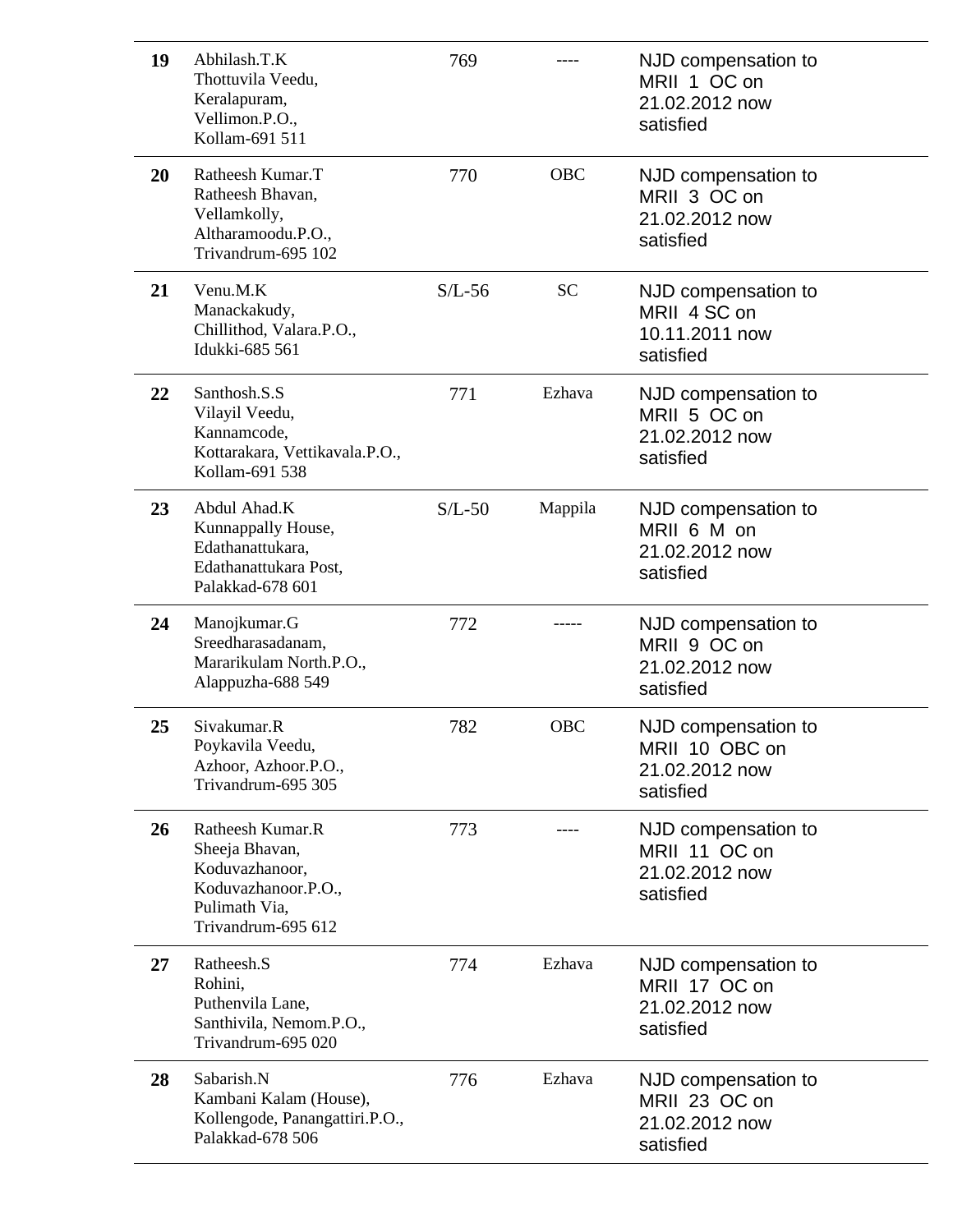| 29 | Bijesh.K<br>Vinaya Nivas,<br>Kanad,<br>Edayannur.P.O.,<br>Kannur-670 595                                               | PH List-<br>10 |           | NJD compensation to MR<br>II PH Blind (Sl.No.133)<br>on 21.02.2012 now<br>satisfied | PH<br><b>Blind</b> |
|----|------------------------------------------------------------------------------------------------------------------------|----------------|-----------|-------------------------------------------------------------------------------------|--------------------|
| 30 | Rajeev.V.K<br>Velamvely House,<br>Manappuram,<br>Cherthala,<br>Manappuram.P.O.,<br>Alappuzha-688 558                   | $S/L-57$       | <b>SC</b> | NJD compensation to<br>MRII 32 SC on<br>21.02.2012 now<br>satisfied                 |                    |
| 31 | Robin Abraham<br>Vettukallamkuzhy,<br>Erumely,<br>Erumely.P.O.,<br>Kottayam-686 509                                    | 777            |           | NJD compensation to<br>MRII 35 OC on<br>21.02.2012 now<br>satisfied                 |                    |
| 32 | <b>Shine Philip</b><br>Pulickakunnel,<br>Cherpunkal,<br>Chempilavu.P.O.,<br>Kottayam-686 584                           | 779            |           | NJD compensation to<br>MRII 39 OC on<br>21.02.2012 now<br>satisfied                 |                    |
| 33 | Subodh.S<br>Puthanvila House,<br>Perayam,<br>Umayanalloor.P.O.,<br>Kollam-691 589                                      | 780            | Ezhava    | NJD compensation to<br>MRII 42 E on<br>21.02.2012 now<br>satisfied                  |                    |
| 34 | Rajith.R.S<br>Saritha Bhavan,<br>Chellamangalam,<br>Sreekariyam.P.O.,<br>Thiruvananthapuram-695 017                    | 783            | Ezhava    | NJD compensation to<br>MRII 45 OC on<br>21.02.2012 now<br>satisfied                 |                    |
| 35 | Abdul Sathar. V<br>Varikkodan House,<br>Kochirikuzi,<br>Adikarithody,<br>Melmuri.P.O.,<br>Malappuram-676 514           | $S/L-51$       | Mappila   | NJD compensation to<br>MRII 46 M on<br>21.02.2012 now<br>satisfied                  |                    |
| 36 | Ahilesh.J.G<br>Sree Parvathy,<br>TC.15/1835, VRA-B106,<br>Vazhuthacaud,<br>Thycaud.P.O.,<br>Thiruvananthapuram-695 014 | 784            |           | NJD compensation to<br>MRII 49 OC on<br>21.02.2012 now<br>satisfied                 |                    |
| 37 | Rajesh.R.C<br>Sunil Bhavan,<br>Thulayil,<br>Nannattukavu,<br>Pothencode,<br>Trivandrum-695 584                         | 785            |           | NJD compensation to<br>MRII 51 OC on<br>21.02.2012 now<br>satisfied                 |                    |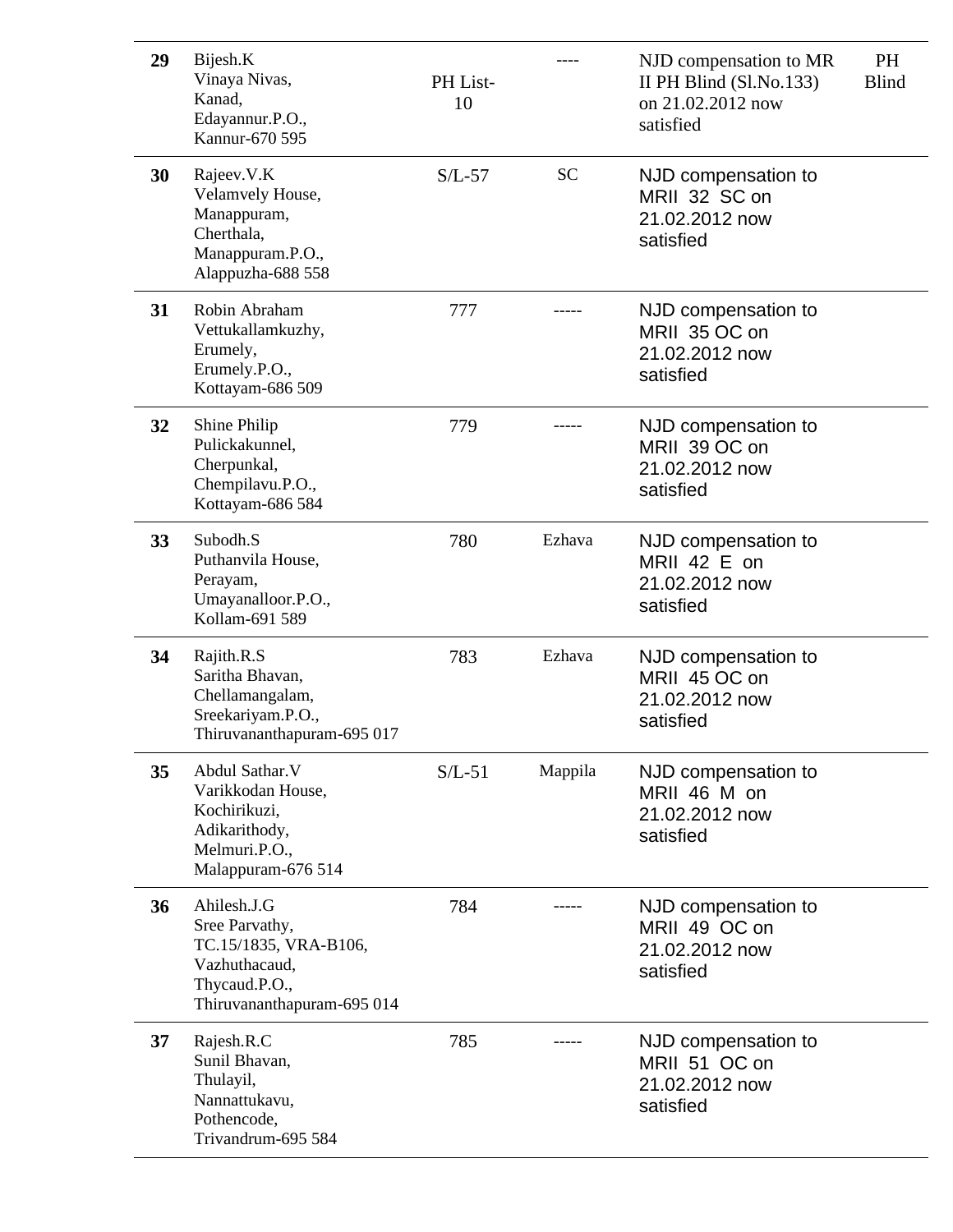| 38 | Shafeek.R<br>Padinjare Veettil Tharayil,<br>Krishnapuram,<br>Krishnapuram.P.O.,<br>Alappuzha-690 533              | $S/L-52$       | Muslim    | NJD compensation to<br>MRII 56 M on<br>21.02.2012 now<br>satisfied                         |                |
|----|-------------------------------------------------------------------------------------------------------------------|----------------|-----------|--------------------------------------------------------------------------------------------|----------------|
| 39 | Ajith.A.N<br>Madhavi Mandiram,<br>TC.7/1229, Chittattinkara,<br>Vattiyoorkavu.P.O.,<br>Thiruvananthapuram-695 013 | 786            |           | NJD compensation to<br>MRII 57 OC on<br>21.02.2012 now<br>satisfied                        |                |
| 40 | Sujal.C<br>Thattarathu Veedu,<br>Kadakom,<br>Chirayinkeezhu.P.O.,<br>Trivandrum-695 304                           | 788            |           | NJD compensation to<br>MRII 59 OC on<br>21.02.2012 now<br>satisfied                        |                |
| 41 | Lathin Prakash<br>Lathin Nivas,<br>Vazhoor, Vazhoor.P.O.,<br>Kottayam-686 504                                     | PH List-<br>11 |           | NJD compensation to<br><b>MRII PH Deaf</b><br>$(Sl.No.166)$ on<br>21.02.2012 now satisfied | <b>PH</b> Deaf |
| 42 | Vijayakumar.K<br>Roadarikathu Veedu,<br>Mankayam, Idinjar.P.O.,<br>Trivandrum -695 563                            | $S/L-59$       | <b>SC</b> | NJD compensation to<br>MRII 64 SC on<br>21.02.2012 now<br>satisfied                        |                |
| 43 | Prakash.G<br>Kanaka Vilas,<br>Koyikkal<br>Nedumangadu,<br>Trivandrum-695 541                                      | 789            |           | NJD compensation to<br>MRII 65 OC on<br>21.02.2012 now<br>satisfied                        |                |
| 44 | Anshad.M<br>Parayantayyathu,<br>Puthuppally,<br>Kayamkulam,<br>Puthuppally.P.O.,<br>Alappuzha-690 527             | $S/L-53$       | Muslim    | NJD compensation to<br>MRII 66 M on<br>21.02.2012 now<br>satisfied                         |                |
| 45 | Vimal Kumar.N<br>Kaleethra Kizhakkathil,<br>Malibhagom,<br>Chavara South.P.O.,<br>Kollam-691 584                  | 790            |           | NJD compensation to<br>MRII 71 OC on<br>21.02.2012 now<br>satisfied                        |                |
| 46 | Ajesh Kumar.K<br>Karthiattu,<br>Nanminda.P.O.,<br>Kozhikode-673 613                                               | 793            | Thiyya    | NJD compensation to<br>MRII 75 OC on<br>21.02.2012 now<br>satisfied                        |                |
| 47 | Muhammad Aslam.C<br>Chethil House,<br>Naderi, Naderi.P.O.,<br>Calicut-673 326                                     | $S/L-54$       | Mappila   | NJD compensation to<br>MRII 76 M on<br>21.02.2012 now<br>satisfied                         |                |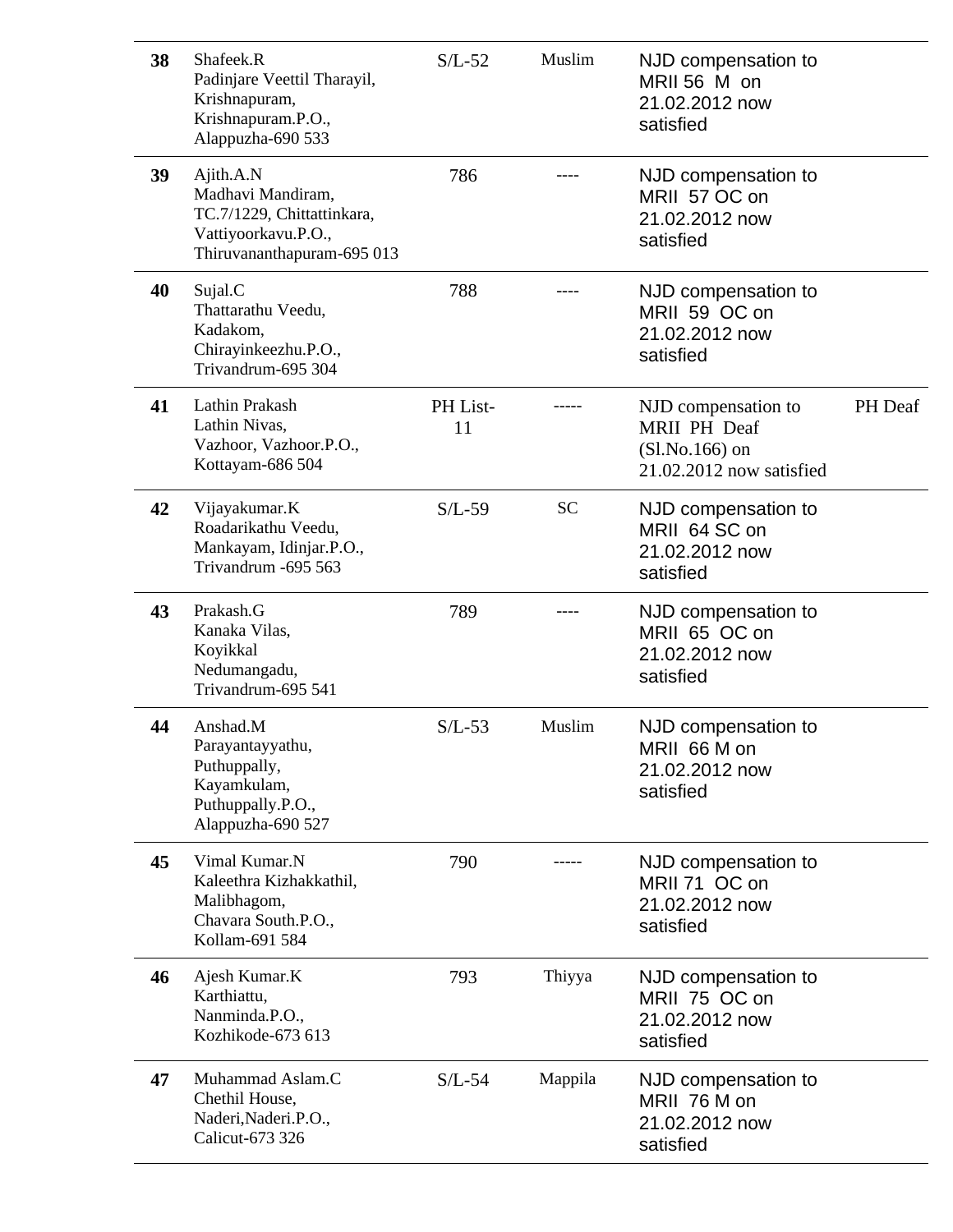| 48 | Jayafar.K.V<br>Kulangara Veettil,<br>Balussery,<br>Vattoli Bazar.P.O.,<br>Kozhikode-673 623                         | $S/L-55$ | Muslim     | NJD compensation to<br>MRII 80 M on<br>21.02.2012 now<br>satisfied     |
|----|---------------------------------------------------------------------------------------------------------------------|----------|------------|------------------------------------------------------------------------|
| 49 | Anup Gopalakrishnan<br>Sheeba Nivas,<br>Vadakkumbhagom,<br>Chavara South.P.O.,<br>Kollam-691 584                    | 794      |            | NJD compensation to<br>MRII 83 OC on<br>21.02.2012 now<br>satisfied    |
| 50 | Rahul Ravindra<br>Chiramel House,<br>Mavelikara,<br>Alappuzha-690 101                                               | 795      |            | NJD compensation to<br>MRII 85 OC on<br>21.02.2012 now<br>satisfied    |
| 51 | Anand.C.P<br>Karingannar (House),<br>Kandoth.P.O.,<br>Payyannur(via),<br>Kannur-670 307                             | 796      |            | NJD compensation to<br>MRII 87 OC on<br>10.11.2011 now<br>satisfied    |
| 52 | Rajeesh.K.V<br>Kundam Veetil (House),<br>Idimuzhikkal Street,<br>P.O.Chelembra,<br>Malappuram,-673 634              | 812      | <b>OBC</b> | NJD compensation to<br>MRII 90 OBC on<br>10.11.2011 now<br>satisfied   |
| 53 | Sonu M Panicker<br>Vilayilazhikathu Veedu,<br>Kundara,<br>Thrippilazhikom.P.O.,<br>Kollam-691 509                   | 797      |            | NJD compensation to<br>MRII 91 OC on<br>21.02.2012 now<br>satisfied    |
| 54 | Ajukumar.A<br>Ajuvilasam,<br>Archal,<br>Nediyara.P.O.,<br>Anchal, Kollam-691 306                                    | 801      |            | NJD compensation to<br>MRII 93 OC on<br>21.02.2012 now<br>satisfied    |
| 55 | Vijayan.K.J<br>Roadarikathu Veedu,<br>Manaluvilakom,<br>Idichakkaplamoodu,<br>Parassala.P.O.,<br>Trivandrum-695 502 | $S/L-2$  | LC/AI      | NJD compensation to<br>MRII 94 LC/AI on<br>21.02.2012 now<br>satisfied |
| 56 | Starwin.C.L<br>Chowalloor House,<br>Kalippara,<br>Kottekkad.P.O.,<br>Palakkad-678 732                               | 802      |            | NJD compensation to<br>MRII 95 OC on<br>21.02.2012 now<br>satisfied    |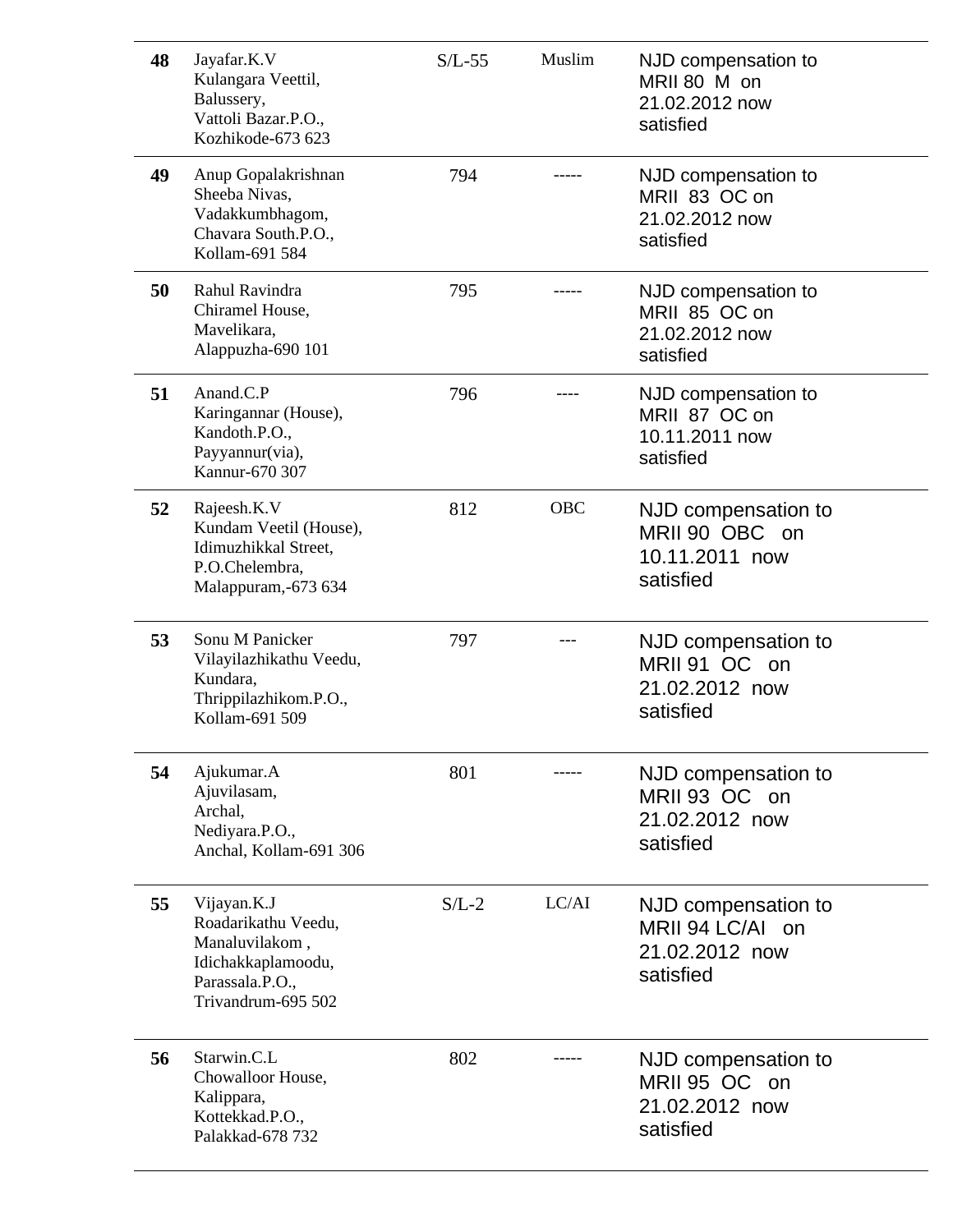| 57 | Rajesh.R<br>Ambili Bhavanam,<br>Maru South,<br>Alumkadavu.P.O.,<br>Kollam-690 573                         | 811      | Ezhava     | NJD compensation to<br>MRIII 2 E on<br>10.11.20111 now<br>satisfied           |
|----|-----------------------------------------------------------------------------------------------------------|----------|------------|-------------------------------------------------------------------------------|
| 58 | Amal.C<br>Navaneetham,<br>Kureepuzha,<br>Kureepuzha.P.O.,<br>Kollam-691 604                               | 803      |            | NJD compensation to<br>MRIII 5 OC on<br>21.02.2012 now<br>satisfied           |
| 59 | Antony Jaison, C.J<br>Chemmayath 15/837,<br>Perumpadappu,<br>Palluruthy.P.O.,<br>Kochi, Ernakulam-682 006 | $S/L-3$  | LC/AI      | NJD compensation to<br>MRIII 8 LC/AI on<br>10.11.2011 now<br>satisfied        |
| 60 | Sajith Valarpankandiyil<br>Sreesailam (House),<br>Chekkiad.P.O.,<br>Kozhikode-673 509                     | 890      | <b>OBC</b> | NJD compensation to<br>MRIII 10 OBC on<br>21.02.2012 now<br>satisfied         |
| 61 | Anoop.O<br>Kankolil House,<br>Thakazhy, Thakazhy.P.O.,<br>Alappuzha-688 562                               | 809      |            | NJD compensation to<br>MRIII 11 OC on<br>21.02.2012 now<br>satisfied          |
| 62 | Ganesh.S<br>Narayana Mandiram,<br>Palamoodu,<br>Kottarakara,<br>Muslim Street.P.O.,<br>Kollam-691 506     | 815      | Viswakarma | NJD compensation to<br>MRIII 15 OC on<br>21.02.2012 now<br>satisfied          |
| 63 | Salman, K.P<br>Kolappatta House,<br>Charamkulam,<br>Chandakkunnu.P.O.,<br>Nilambur,<br>Malappuram-679 342 | $S/L-56$ | Mappila    | NJD compensation to<br><b>MRIII 16 M</b><br>on<br>21.02.2012 now<br>satisfied |
| 64 | Krishnendu., P.G<br>Paramatt,<br>Kangarappady,<br>Vadacode.P.O.,<br>Ernakulam-682 021                     | 818      |            | NJD compensation to<br>MRIII 17 OC on<br>21.02.2012 now<br>satisfied          |
| 65 | Unnikrishnan.S<br>Sivakripa,<br>Pokkunny,<br>Vadavannur.P.O.,<br>Palakkad-678 504                         | 820      |            | NJD compensation to<br>MRIII 21 OC on<br>21.02.2012 now<br>satisfied          |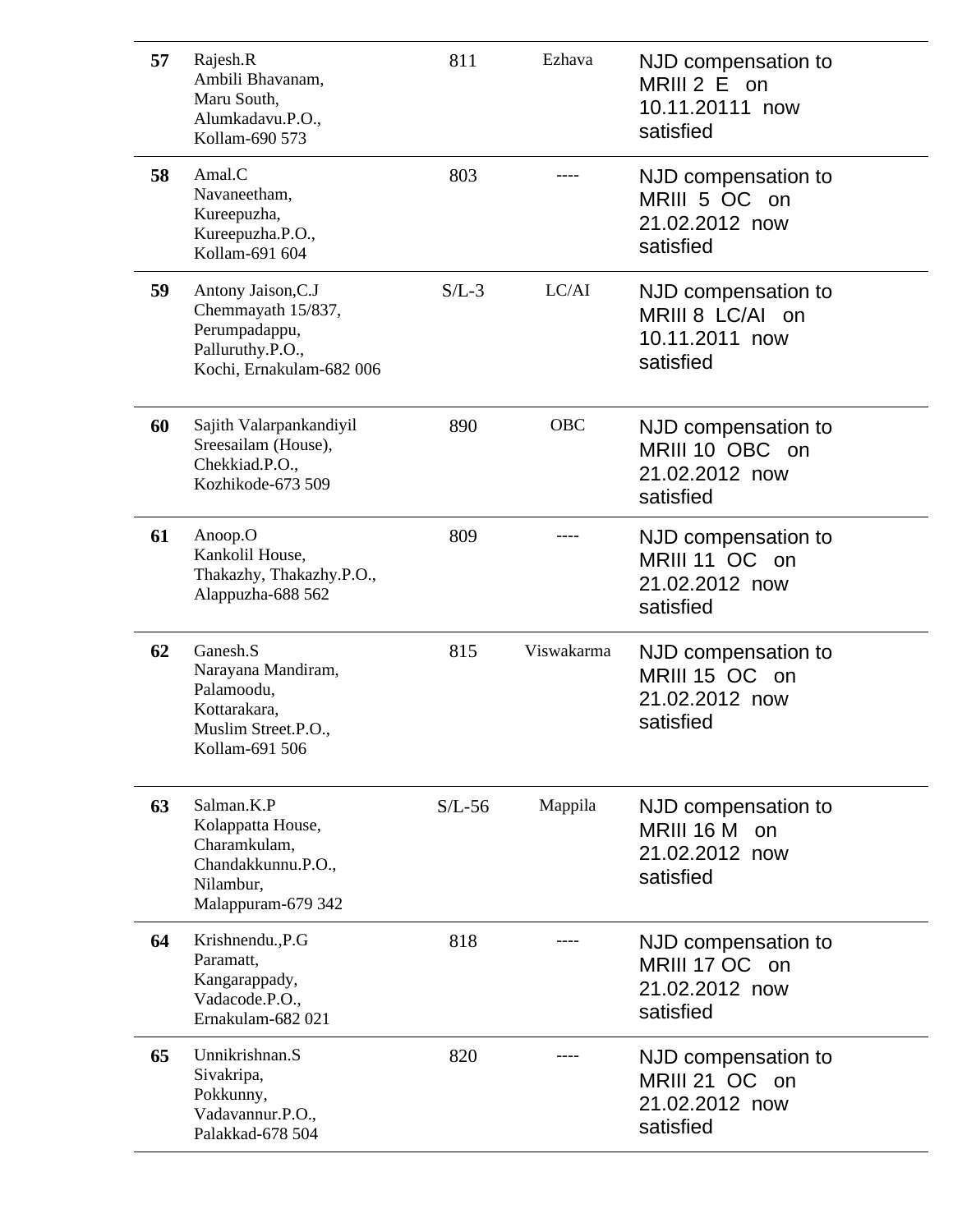| 66 | Shibu.T.S<br>Kalluvila,<br>Vlathankara,<br>Chenkal.P.O.,<br>Trivandrum-695 132                                            | $S/L-4$        | LC/AI             | NJD compensation to<br>MRIII 22 LC/AI on<br>21.02.2012 now<br>satisfied                      |                    |
|----|---------------------------------------------------------------------------------------------------------------------------|----------------|-------------------|----------------------------------------------------------------------------------------------|--------------------|
| 67 | Shajan.M.S<br>Ettankivilakath,<br>Malayinkil,<br>Thiruvananthapuram-695 571                                               | 823            | Viswakarma        | NJD compensation to<br>MRIII 25 OC on<br>21.02.2012 now<br>satisfied                         |                    |
| 68 | Ismayil.K<br>Karathambath (House),<br>Cherukkad(via),<br>Cherukkad.P.O.,<br>Kozhikode-673 527                             | $S/L-57$       | Mappila           | NJD compensation to<br>MRIII 26 M<br>on<br>21.02.2012 now<br>satisfied                       |                    |
| 69 | Abhilash.K<br>Ushalayam,<br>Azhikode,<br>Azhikode.P.O.,<br>Kannur-670 009                                                 | PH List-<br>11 |                   | NJD compensation to<br><b>MRIII PH Blind</b><br>$(Sl.No.233)$ on<br>10.11.2011 now satisfied | PH<br><b>Blind</b> |
| 70 | Rahul.R<br>Varuvilakethu Veedu,<br>Kattachalkuzhi,<br>Kattachalkuzhi.P.O.,<br>Thiruvananthapuram-695 509                  | 824            | Ezhava            | NJD compensation to<br>MRIII 29 OC on<br>21.02.2012 now<br>satisfied                         |                    |
| 71 | Rejeesh, R<br>Edamuriyil,<br>Kalavoor,<br>Kalavoor.P.O.,<br>Alappuzha-688 522                                             | 827            | Ezhava            | NJD compensation to<br><b>MRIII 34 E</b><br>on<br>10.11.2011 now<br>satisfied                |                    |
| 72 | Shineraj.T.P<br>Raj Bhavan,<br>Valiyavila,<br>Kattachalkuzhi.P.O.,<br>Trivandrum-695 509                                  | $S/L-2$        | <b>SIUC Nadar</b> | NJD compensation to<br><b>MRIII 38 SIUC Nadar</b><br>on 21.02.2012 now<br>satisfied          |                    |
| 73 | <b>Adhun Asok</b><br>Karikkuzhy Veedu,<br>Plavode,<br>Pulimath.P.O.,<br>Thiruvananthapuram-695 612                        | 830            | Ezhava            | NJD compensation to<br>MRIII 42 E on<br>21.02.2012 now<br>satisfied                          |                    |
| 74 | Harikrishnan. V.R<br>Kuttivilayil Rajesh Bhavanam,<br>Kidangayam, Kannimel,<br>North Mynagappally.P.O.,<br>Kollam-690 519 | 825            |                   | NJD compensation to<br>MRIII 45 OC on<br>10.11.2011 now<br>satisfied                         |                    |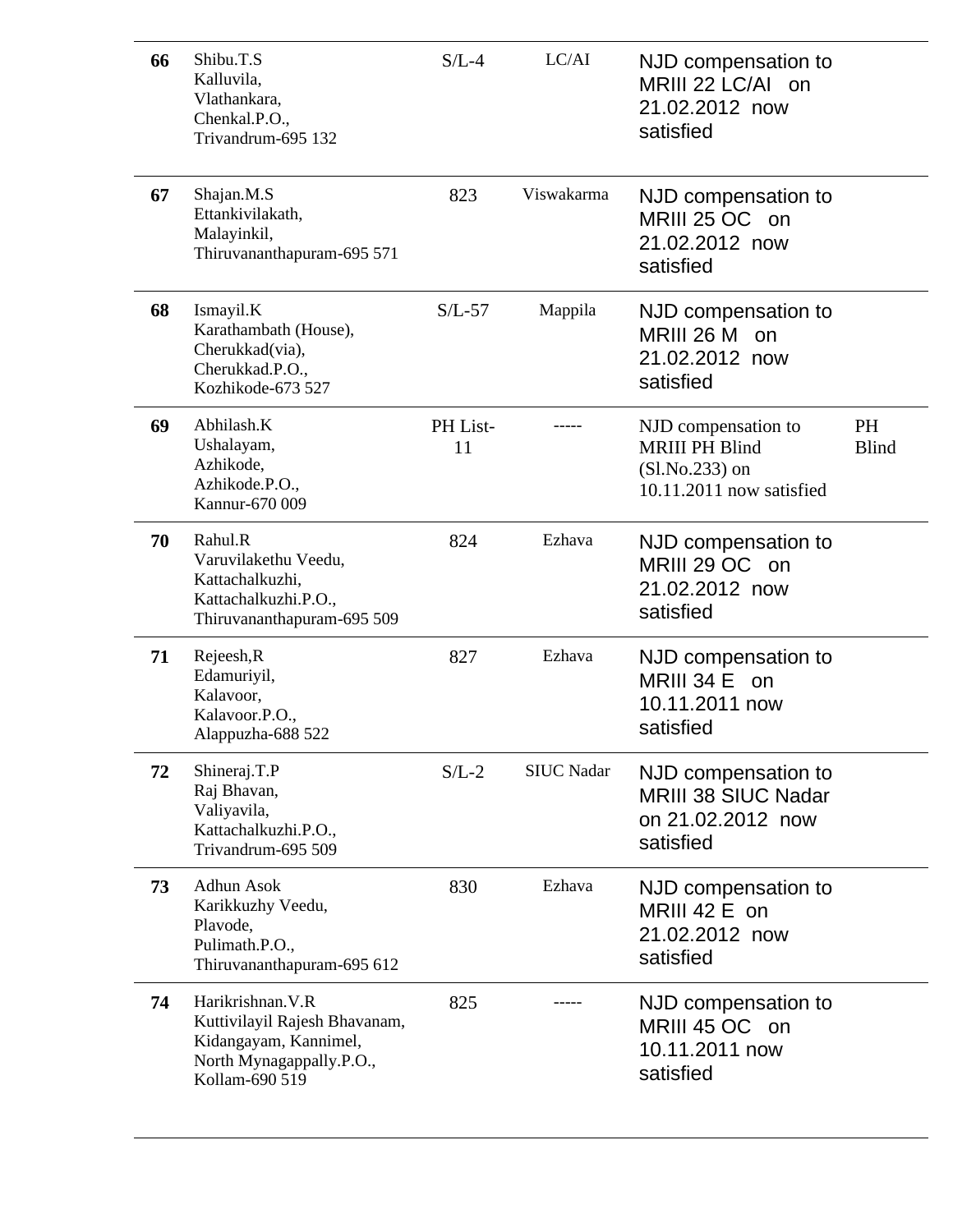| 75 | Binu Joseph<br>Chirackal,<br>Kothamangalam,<br>Kozhippilly.P.O.,<br>Ernakulam-686 691                 | $S/L-12$ | OX         | NJD compensation to<br>MRIII 48 OX on<br>10.11.2011 now<br>satisfied          |
|----|-------------------------------------------------------------------------------------------------------|----------|------------|-------------------------------------------------------------------------------|
| 76 | Narendrakumar.C.N<br>Charullikolameth,<br>Peringandoor,<br>Peringandoor.P.O.,<br>Thrissur-680 581     | 826      |            | NJD compensation to<br>MRIII 49 OC on<br>21.02.2012 now<br>satisfied          |
| 77 | Rajesh.B<br>Kanjirampallam (House),<br>Kannanoor,<br>Kannanoor.P.O.,<br>Palakkad-678 702              | 832      | Ezhava     | NJD compensation to<br>MRIII 51 OC on<br>21.02.2012 now<br>satisfied          |
| 78 | Suresh Bhabu.T.P<br>Therachapara,<br>Marudonkara,<br>Marudonkara.P.O.,<br>Calicut-673 513             | 834      | Thiyya     | NJD compensation to<br>MRIII 54 E on<br>21.02.2012 now<br>satisfied           |
| 79 | Ganesan.M.V<br>Payyan Valappil,<br>Allamkulam,<br>Taliparamba,<br>Karimbam.P.O.,<br>Kannur-670 142    | 835      | Thiyya     | NJD compensation to<br>MRIII 55 OC on<br>21.02.2012 now<br>satisfied          |
| 80 | Shoby Salam.A<br>Khadija, House No.157,<br>PTP Nagar,<br>PTP Nagar.P.O.,<br>Trivandrum-695 038        | $S/L-59$ | Muslim     | NJD compensation to<br>MRIII 56 M on<br>21.02.2012 now<br>satisfied           |
| 81 | Prasad.A.P<br>Anapparakkal House,<br>Kannankara.P.O.,<br>Chelannur Via,<br>Kozhikode-673 616          | 836      | Thiyya     | NJD compensation to<br>MRIII 57 OC on<br>21.02.2012 now<br>satisfied          |
| 82 | Vinodan Panikkan<br>Valiyamuttath House,<br>Melur.P.O.,<br>Kannur-670 661                             | 838      | Thiyya     | NJD compensation to<br><b>MRIII 58 E</b><br>on<br>21.02.2012 now<br>satisfied |
| 83 | Ragesh.P.J<br>Panoor House,<br>Vellassery,<br>Kaduthuruthy,<br>Kaduthuruthy.P.O.,<br>Kottayam-686 604 | 840      | Viswakarma | NJD compensation to<br>MRIII 61 OC on<br>21.02.2012 now<br>satisfied          |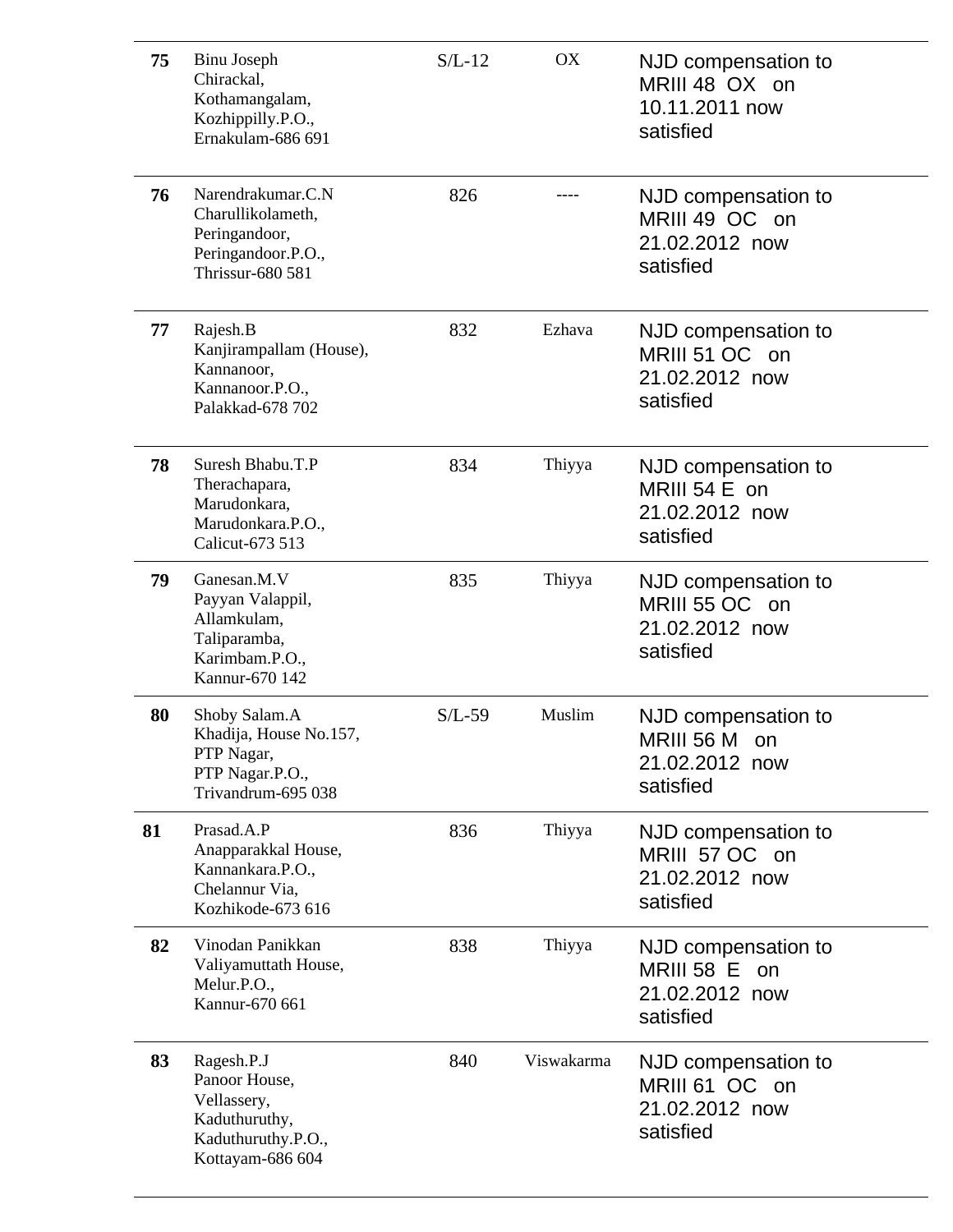| 84 | Poornima.S<br>Shonima Bhavanam,<br>Thekkumbhagom,<br>Chavara South.P.O.,<br>Kollam-691 584                       | 234 |            | NJD compensation to<br>MRIII 67 OC on<br>21.02.2012 now<br>satisfied  |
|----|------------------------------------------------------------------------------------------------------------------|-----|------------|-----------------------------------------------------------------------|
| 85 | Sheejamol.K.C<br>Kaduvapparackal House,<br>Thodupuzha,<br>Thodupuzha.P.O.,<br>Idukki-685 584                     | 297 | Viswakarma | NJD compensation to<br>MRIII 70 V on<br>18.01.2012 now<br>satisfied   |
| 86 | Shijila.M<br>Manniyath House,<br>Thalassery,<br>Eranholi.P.O.,<br>Kannur-670 107                                 | 235 | Thiyya     | NJD compensation to<br>MRIII 73 OC on<br>21.02.2012 now<br>satisfied  |
| 87 | Savithri.M.M<br>Kowsthubam (House),<br>Vallikkottuchali,<br>Puthoorpallikkal.P.O.,<br>Malappuram-673 636         | 239 | Thiyya     | NJD compensation to<br>MRIII 74 $E$ on<br>21.02.2012 now<br>satisfied |
| 88 | Mumthaj.M.H<br>Mehar Manzil,,<br>Sooriapara,<br>Athicode.P.O.,<br>Nattukkal Via,<br>Palakkad-678 554             | 902 | Muslim     | NJD compensation to<br>MRIII 76 M on<br>21.02.2012 now<br>satisfied   |
| 89 | Sumitha.K.S<br>Kuttikkattuparambil,<br>Mattampuram,<br>Kurichikkara,<br><b>Thrissur-680 028</b>                  | 242 | Ezhava     | NJD compensation to<br>MRIII 78 E on<br>10.11.2011 now<br>satisfied   |
| 90 | Nithyanath.R<br>Manimandiram,<br>Muthana.P.O.,<br>Palayamkunnu,<br>Varkala, Trivandrum-695 146                   | 237 |            | NJD compensation to<br>MRIII 79 OC on<br>21.02.2012 now<br>satisfied  |
| 91 | Priya K Babu<br>C.K.Sadanam,<br>Thrickodithanam,<br>Changanacherry,<br>Thrickodithanam.P.O.,<br>Kottayam-686 105 | 245 | Ezhava     | NJD compensation to<br>MRIII 82 E on<br>21.02.2012 now<br>satisfied   |
| 92 | Anilkumar.R<br>Anjanamchira,<br>Anamary Post,<br>Kollengode,<br>Palakkad-678 506                                 | 841 | Ezhava     | NJD compensation to<br>MRIII 87 OC on<br>21.02.2012 now<br>satisfied  |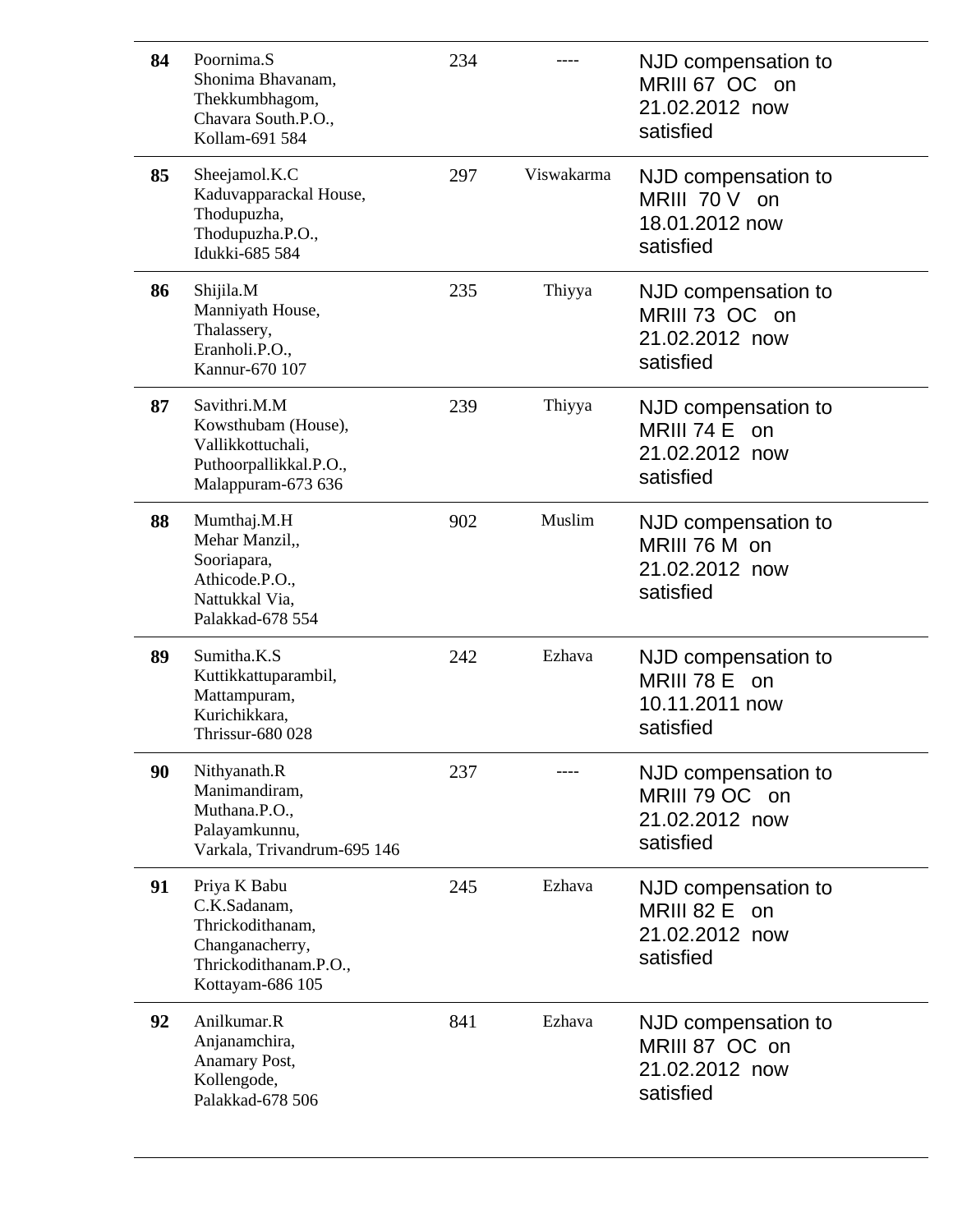| 93  | Bijukumar.S<br>Priya Nivas,<br>Kidayarakonam,<br>Venpakal,<br>Trivandrum-695 123                                             | 849      |            | NJD compensation to<br>MRIII 89 OC on<br>21.02.2012 now<br>satisfied  |
|-----|------------------------------------------------------------------------------------------------------------------------------|----------|------------|-----------------------------------------------------------------------|
| 94  | Manojkumar.K<br>Valliyalungal,<br>Kotappara,<br>Panayal.P.O.,<br>Kasaragod-671 318                                           | 959      | <b>OBC</b> | NJD compensation to<br>MRIII 90 OBC on<br>21.02.2012 now<br>satisfied |
| 95  | Hiran Kumar.K<br>Saraswathy Bhavan,<br>Mannottukonam,<br>Payattuvila,<br>Payattuvila.P.O.,<br>Trivandrum-695 501             | 850      |            | NJD compensation to<br>MRIII 93 OC on<br>21.02.2012 now<br>satisfied  |
| 96  | Vrindha.C.P<br>Sheethal,<br>Thiruvannur,<br>Thiruvannur Nada.P.O.,<br>Kozhikode-673 029                                      | 247      |            | NJD compensation to<br>MRIII 95 OC on<br>10.11.2011 now<br>satisfied  |
| 97  | Gopesh.M.G<br>Sanathanam,<br>Mekothparamba,<br>Puthiyanirath,<br>P.O.Elathur,<br>Kozhikode-673 303                           | 857      | Thiyya     | NJD compensation to<br>MRIV 2 E on<br>18.01.2012 now<br>satisfied     |
| 98  | Babuji.P.Y<br>Puthenpurackal House,<br>Pazheri, Kuppadi.P.O.,<br>Sulthan Bathery,<br>Wayanad-673 592                         | 853      |            | NJD compensation to<br>MRIV 3 OC<br>on<br>18.01.2012 now<br>satisfied |
| 99  | Prathap Roy.K.P<br>Panchami,<br>Palamukku,<br>Anchal.P.O.,<br>Kollam-691 306                                                 | $S/L-60$ | <b>SC</b>  | NJD compensation to<br>MRIV 4 SC on<br>18.01.2012 now<br>satisfied    |
| 100 | Sudheeran. V.P<br>Santha Nivas,<br>Vellamunda,<br>Kattayad.P.O.,<br>Wayanad-670 731                                          | 854      |            | NJD compensation to<br>MRIV 5 OC on<br>18.01.2012 now<br>satisfied    |
| 101 | Sajeesh Kumar.P.B<br>Pottayil House,<br>Near Corporation Zonal Office,<br>Panamkuttichira, Ollur,<br><b>Thrissur-680 306</b> | 858      | Viswakarma | NJD compensation to<br>MRIV 7 OC on<br>18.01.2012 now<br>satisfied    |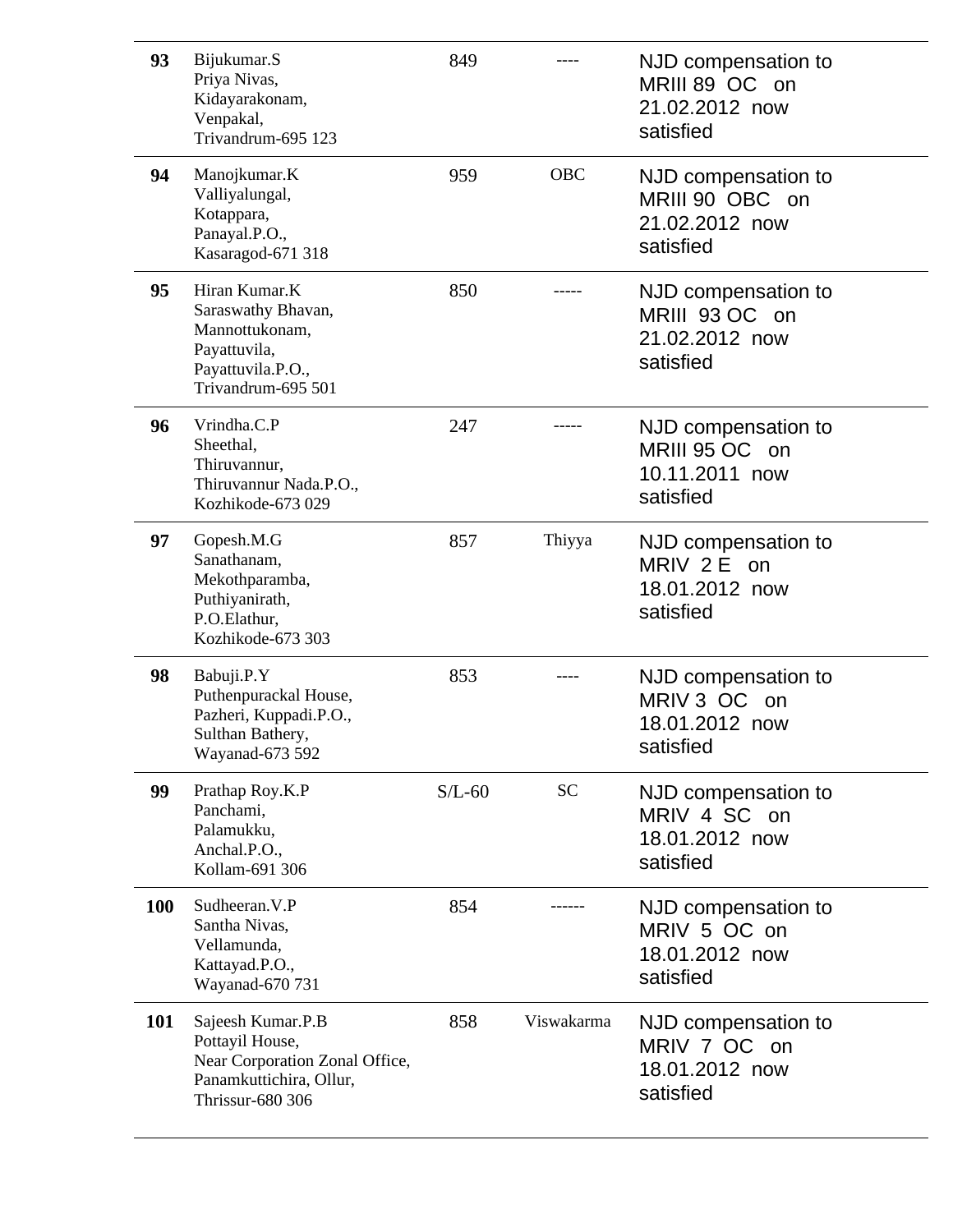| 102        | Baiju.P.K<br>Puthiyakulangara,<br>Puliyanchery,<br>Muchukunnu.P.O.,<br>Kozhikode-673 307                   | 863      | Thiyya     | NJD compensation to<br>MRIV 9 OC on<br>18.01.2012 now<br>satisfied  |
|------------|------------------------------------------------------------------------------------------------------------|----------|------------|---------------------------------------------------------------------|
| 103        | Shyju.V<br>Vilayil Veedu,<br>Karamcode.P.O.,<br>Kollam-691 579                                             | 865      | Ezhava     | NJD compensation to<br>MRIV 11 OC on<br>18.01.2012 now<br>satisfied |
| 104        | Jayendran.R<br>Kalarikkal House,<br>Kochamkulam,<br>Thenkurissii Post,<br>Palakkad-678 671                 | 873      | Ezhava     | NJD compensation to<br>MRIV 14 E on<br>18.01.2012 now<br>satisfied  |
| 105        | Jamshad.P<br>Puzhakkal<br>Kerala Estate,<br>Malappuram-676 525                                             | $S/L-63$ | Mappila    | NJD compensation to<br>MRIV 16 M on<br>18.01.2012 now<br>satisfied  |
| 106        | Gopinadhan.K.K<br>Kastoorikuniyil House,<br>Orkkatteri,<br>Vadakara, Orkkatteri.P.O.,<br>Kozhikode-673 501 | 870      |            | NJD compensation to<br>MRIV 17 OC on<br>18.01.2012 now<br>satisfied |
| 107        | Vinod Kumar.P<br>Meenakshi Nilayam,<br>Nileshwar,<br>Thaikadappuram.P.O.,<br>Kasaragod-671 314             | 883      | Thiyya     | NJD compensation to<br>MRIV 18 E on<br>18.01.2012 now<br>satisfied  |
| 108        | Anish.G<br>Pulari,<br>Perumpoyil, Kakkur,<br>Kozhikode-673 619                                             | 879      |            | NJD compensation to<br>MRIV 19 OC on<br>18.01.2012 now<br>satisfied |
| 109        | Regi.M.V<br>Mattamana House,<br>Mananthavady,<br>Arattuthara.P.O.,<br>Wayanad-670 645                      | 880      |            | NJD compensation to<br>MRIV 21 OC on<br>18.01.2012 now<br>satisfied |
| <b>110</b> | Ajith Kumar.P.V<br>Pattiel Thodi House,<br>Near Post Office,<br>Shoranur.P.O.,<br>Palakkad-679 121         | 881      | Viswakarma | NJD compensation to<br>MRIV 23 OC on<br>18.01.2012 now<br>satisfied |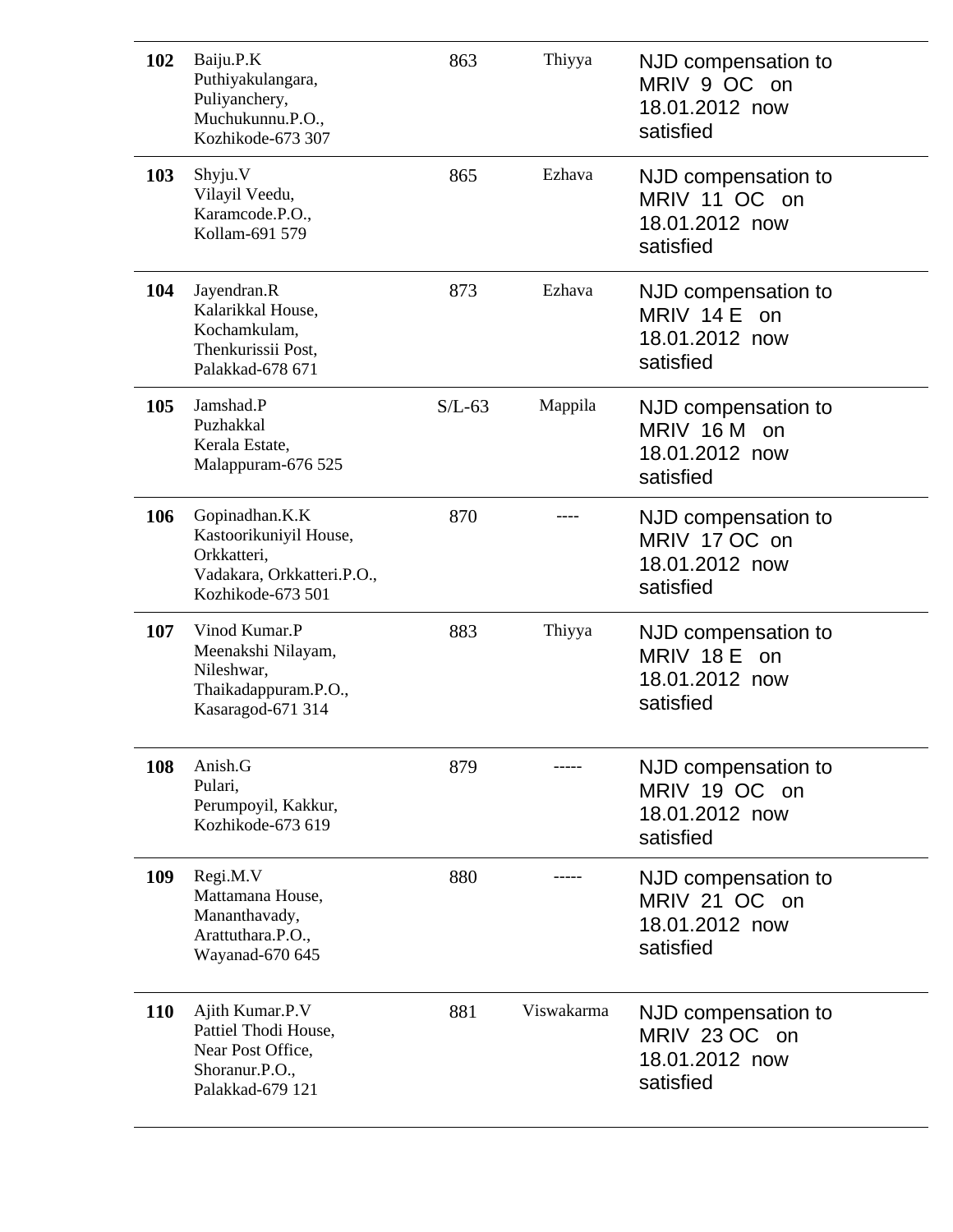| 111 | Raju.K<br>Thoppilvaruvilakathu Veedu,<br>TC.49/745,<br>Karthika Nagar,<br>Manacaud,<br>Thiruvananthapuram-695 009 | PH List-<br>12 | Ezhava     | NJD compensation to<br>PH Blind (SI.No.333)<br>on 18.01.2012 now<br>satisfied | PH<br><b>Blind</b> |
|-----|-------------------------------------------------------------------------------------------------------------------|----------------|------------|-------------------------------------------------------------------------------|--------------------|
| 112 | Sachin.S<br>Vaisakh, House No.46,<br>Indira Nagar,<br>Peroorkada.P.O.,<br>Trivandrum-695 005                      | 884            | Ezhava     | NJD compensation to<br>MRIV 25 OC on<br>18.01.2012 now<br>satisfied           |                    |
| 113 | Safeer.A<br>Kunnuvilakom,<br>Koonthalloor,<br>Chirayinkeezhu,<br>Thiruvananthapuram-695 304                       | $S/L-65$       | Muslim     | NJD compensation to<br>MRIV 26 M on<br>18.01.2012 now<br>satisfied            |                    |
| 114 | Hareeshkumar.D<br>Puzhumpazhanjiyil Veedu,<br>Ayaparampu,<br>Cheruthana,<br>Alappuzha-690 563                     | 887            |            | NJD compensation to<br>MRIV 27 OC on<br>18.01.2012 now<br>satisfied           |                    |
| 115 | Manoj.K.M<br>Mony Mandiram,<br>Near Village Office,<br>Venganoor.P.O.,<br>Thiruvananthapuram-695 523              | 889            | Ezhava     | NJD compensation to<br>MRIV 29 OC on<br>18.01.2012 now<br>satisfied           |                    |
| 116 | Jyothibasu.P.K<br>Thannickal,<br>Chengalam,<br>Chengalam.P.O.,<br>Kottayam-686 585                                | $S/L-61$       | <b>SC</b>  | NJD compensation to<br>MRIV 32 SC on<br>18.01.2012 now<br>satisfied           |                    |
| 117 | Lojumon.C.R<br>Chazhur Kolazhikkaran House,<br>Kodannur,<br>Kodannur.P.O.,<br>Thrissur-680 574                    | 895            |            | NJD compensation to<br>MRIV 33 OC on<br>18.01.2012 now<br>satisfied           |                    |
| 118 | Manoj Sankar.S<br>Santha Bhavan,<br>Mahadeveswaram,<br>Kilimanoor.P.O.,<br>Trivandrum-695 601                     | 896            |            | NJD compensation to<br>MRIV 35 OC on<br>18.01.2012 now<br>satisfied           |                    |
| 119 | Prabhakaran.K.V<br>Kattoor House,<br>Kattoor,<br>Ponjanam.P.O.,<br>Thrissur-680 702                               | 897            | Viswakarma | NJD compensation to<br>MRIV 37 OC on<br>18.01.2012 now<br>satisfied           |                    |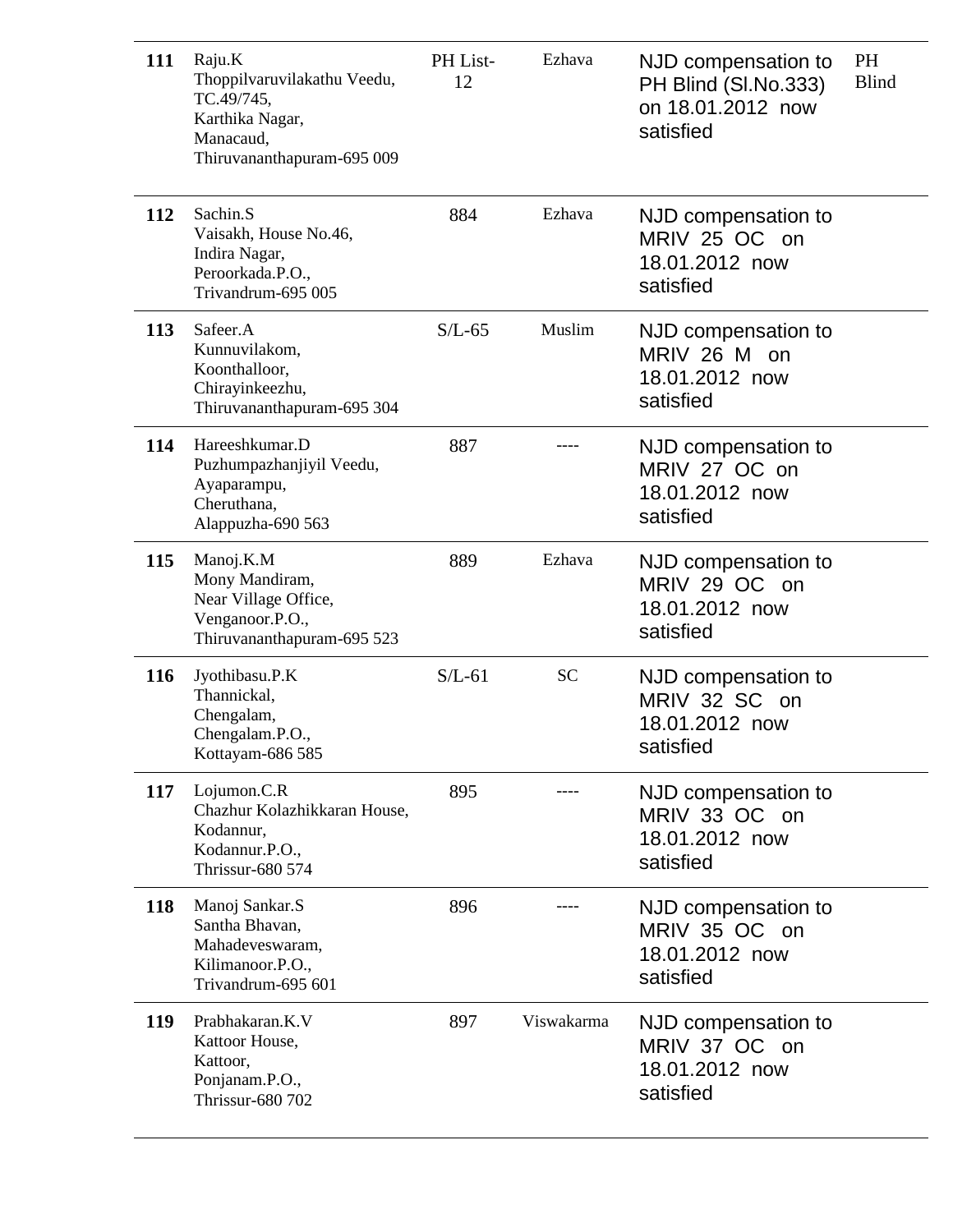| 120 | Aneesh.P.V<br>Kannoth House,<br>Valankichal,<br>Pathiriyad.P.O.,<br>Kannur-670 741                          | 974      | <b>OBC</b>  | NJD compensation to<br>MRIV 40 OBC on<br>18.01.2012 now<br>satisfied         |
|-----|-------------------------------------------------------------------------------------------------------------|----------|-------------|------------------------------------------------------------------------------|
| 121 | Rajeevan.K.R<br>Kandivathukkal,<br>Valayam, Abhayagiri.P.O.,<br>Kozhikode-673 517                           | $S/L-17$ | <b>ST</b>   | NJD compensation to<br>MRIV 44 ST on<br>18.01.2012 now<br>satisfied          |
| 122 | Sheeju.T.K<br>Janaki Nivas,<br>Ponniam West,<br>Ponniam West.P.O.,<br>Thalassery, Kannur-670 641            | 898      | Thiyya      | NJD compensation to<br>MRIV 47 OC on<br>18.01.2012 now<br>satisfied          |
| 123 | Sanil Prasad.K<br>Kunnathumattathil House,<br>Lenin Nagar Housing Colony,<br>Kakkad.P.O.,<br>Kannur-670 005 | $S/L-13$ | <b>OX</b>   | NJD compensation to<br>MRIV 48 OX on<br>18.01.2012 now<br>satisfied          |
| 124 | Sadanandan.S<br>20/132,<br>Kammantharachungam,<br>Tattamangalam.P.O.,<br>Palakkad-678 102                   | 900      | Ezhava      | NJD compensation to<br>MRIV 49 OC on<br>18.01.2012 now<br>satisfied          |
| 125 | Sajukumar. V<br>Sulochana Bhavan,<br>Karumkulam,<br>Puthiyathura.P.O.,<br>Trivandrum-695 526                | $S/L-62$ | <b>SC</b>   | NJD compensation to<br>MRIV 52 SC on<br>18.01.2012 now<br>satisfied          |
| 126 | Pratheesh.C.S<br>Vishnu Mandiram,<br>Kattachalvila,<br>Kunnathukal.P.O.,<br>Trivandrum-695 504              | 906      | Ezhava      | NJD compensation to<br><b>MRIV 54 E</b><br>on<br>18.01.2012 now<br>satisfied |
| 127 | Ithihas Thaha<br>N.V.House,<br>Perumkulam,<br>Mananaku,<br>Trivandrum-695 102                               | $S/L-66$ | Muslim      | NJD compensation to<br>MRIV 56 M on<br>18.01.2012 now<br>satisfied           |
| 128 | Shaji.P<br>Purathoottayil,<br>Kuttiady,<br>Kuttiady.P.O.,<br>Kozhikode-673 508                              | 910      | Thiyya      | NJD compensation to<br>MRIV 58 E on<br>18.01.2012 now<br>satisfied           |
| 129 | Premlal.S.L<br>Pillaveedu,<br>Keezhammakam, Chenkal.P.O.,<br>Thiruvananthapuram-695 132                     | 973      | Hindu Nadar | NJD compensation to<br>MRIV 60 Hindu<br>Nadar on 18.01.2012<br>now satisfied |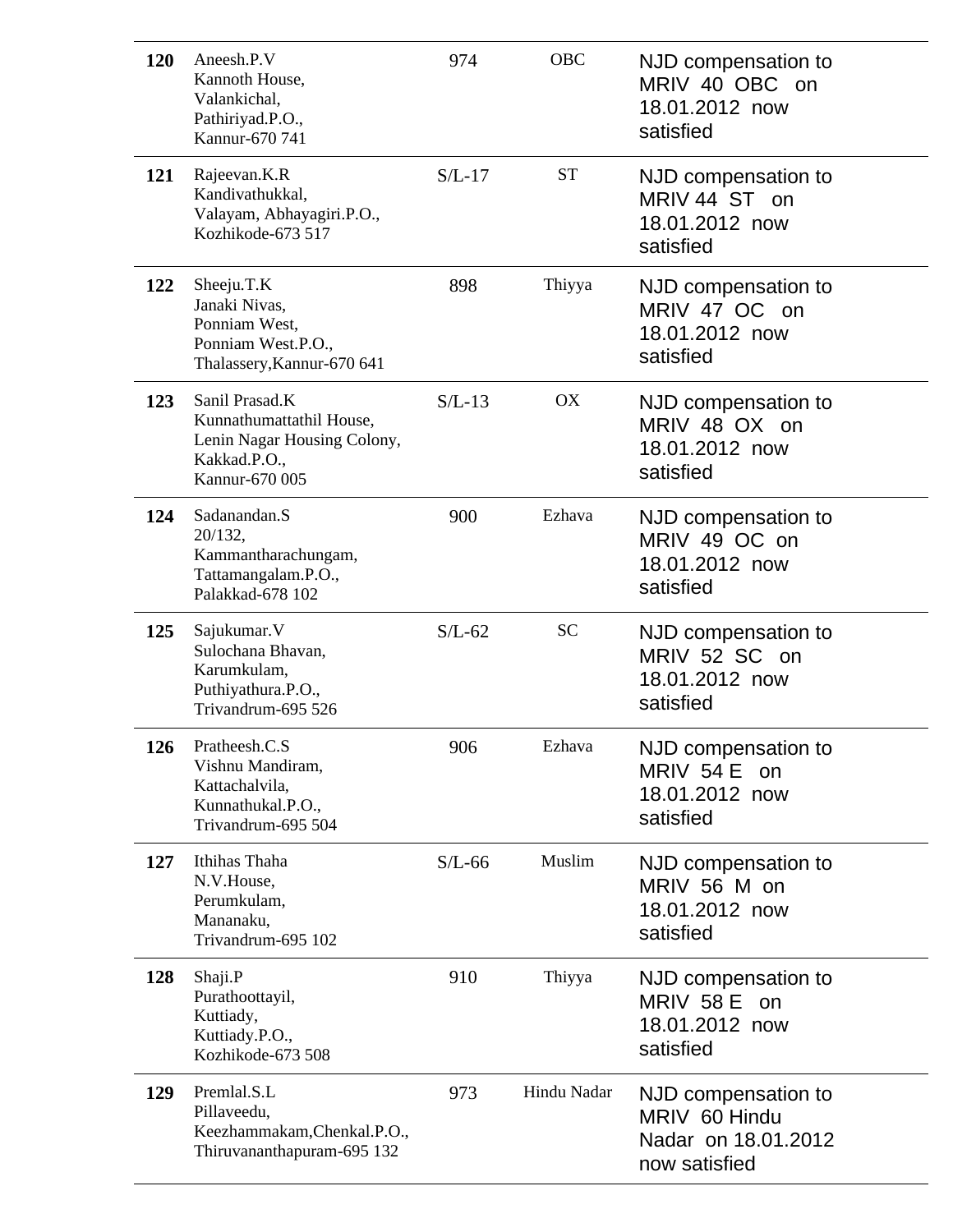| 130 | Aravind.U.K<br>Gopini,<br>Kodippuram,<br>Pazhakutty.P.O.,<br>Nedumangad,<br>Trivandrum-695 561          | 901      |           | NJD compensation to<br>MRIV 67 OC on<br>18.01.2012 now<br>satisfied       |
|-----|---------------------------------------------------------------------------------------------------------|----------|-----------|---------------------------------------------------------------------------|
| 131 | Jiju Joseph<br>Ashok Nivas,<br>Kumbalam.P.O.,<br>Mulavana(Via),<br>Kollam-691 503                       | $S/L-7$  | LC/AI     | NJD compensation to<br>MRIV 68 LC/AI<br>on<br>18.01.2012 now<br>satisfied |
| 132 | Narayan.K.B<br>Krishna Vilasam,<br>Kottampally,<br>Madathil Karnma,<br>Oachira,<br>Kollam-690 526       | 913      |           | NJD compensation to<br>MRIV 71 OC on<br>18.01.2012 now<br>satisfied       |
| 133 | Ratheesh.R (Thushara)<br>Thushara,<br>Adoor,<br>Thattayil.P.O.,<br>Pathanamthitta-691 525               | $S/L-64$ | <b>SC</b> | NJD compensation to<br>MRIV 72 SC on<br>18.01.2012 now<br>satisfied       |
| 134 | Saleesh Kumar.S.C<br>Chereethara Veedu,<br>Vayalar,<br>Vayalar.P.O.,<br>Cherthala,<br>Alappuzha-688 536 | 915      | Ezhava    | NJD compensation to<br>MRIV 73 OC on<br>18.01.2012 now<br>satisfied       |
| 135 | Latheesh Kumar.N.K<br>Valiya Parambath House,<br>Thalakkulathur.P.O.,<br>Kozhikode-673 317              | 917      |           | NJD compensation to<br>MRIV 75 OC on<br>18.01.2012 now<br>satisfied       |
| 136 | Shanu Siyad.C<br>Chakkiparamban House,<br>Nellikuth,<br>Manjeri, Nellikuth.P.O.,<br>Malappuram-676 122  | $S/L-67$ | Mappila   | NJD compensation to<br>MRIV 76 M on<br>18.01.2012 now<br>satisfied        |
| 137 | Biju.S<br>Dhanya Vilasam,<br>Pattara,<br>Kallara, Kallara.P.O.,<br>Thiruvananthapuram-695 608           | 920      | Ezhava    | NJD compensation to<br>MRIV 77 OC on<br>18.01.2012 now<br>satisfied       |
| 138 | Shameer.K<br>Puthalath Kandy,<br>Paloli,<br>Thiruvode.P.O.,<br>Kozhikode-673 614                        | $S/L-69$ | Muslim    | NJD compensation to<br>MRIV 80 M<br>on<br>18.01.2012 now<br>satisfied     |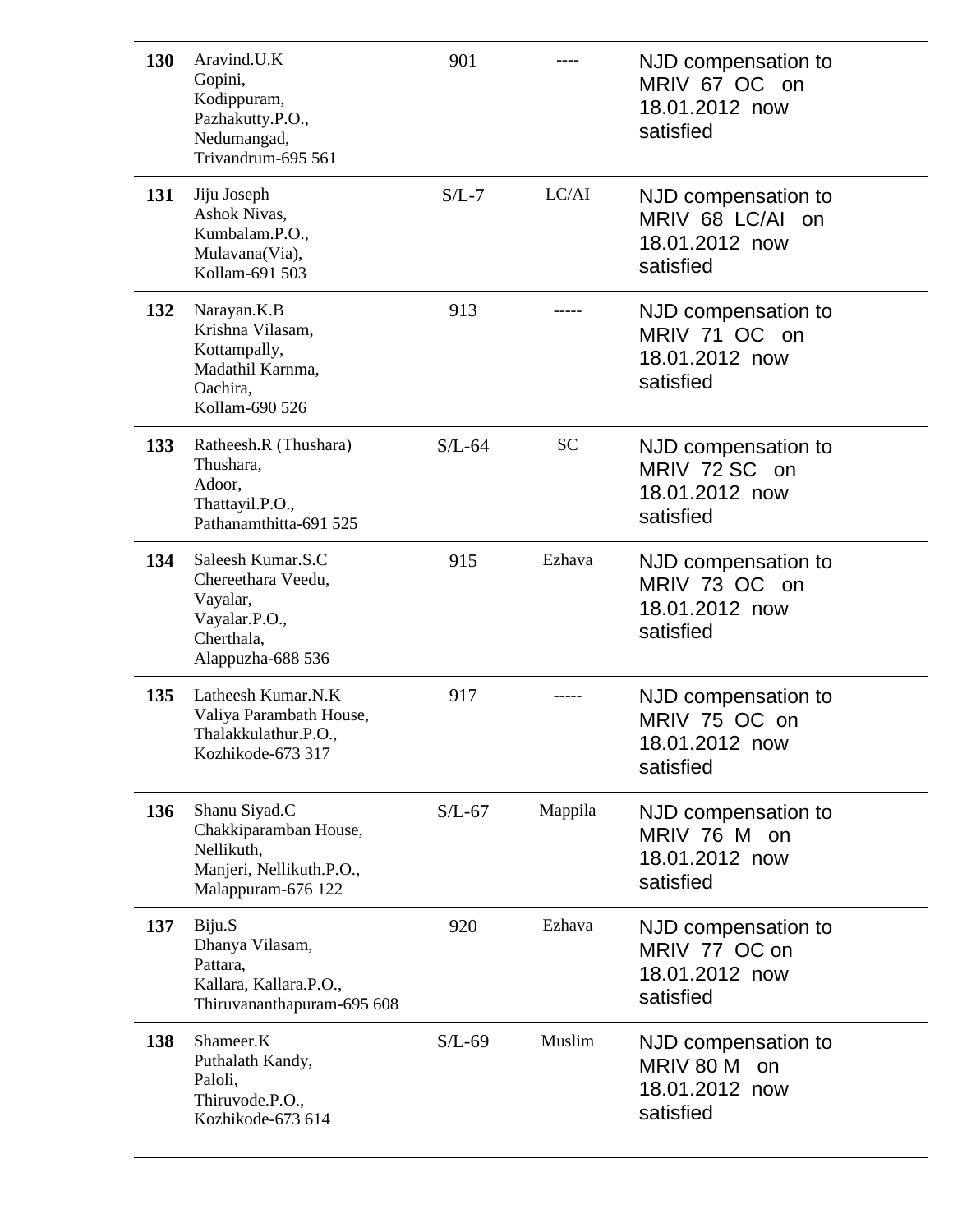| 139        | Manoj.M<br>Mooleparampil House,<br>Neeraicodu,<br>Ayur.P.O.,<br>Kollam-691 533                                        | 924      |           | NJD compensation to<br>MRIV 83 OC on<br>18.01.2012 now<br>satisfied    |
|------------|-----------------------------------------------------------------------------------------------------------------------|----------|-----------|------------------------------------------------------------------------|
| <b>140</b> | Vanil Kumar.K.V<br>Kollammakkal (House),<br>Mulloorkara,<br>Trichur-680 583                                           | $S/L-65$ | <b>SC</b> | NJD compensation to<br>MRIV 84 SC on<br>18.01.2012 now<br>satisfied    |
| 141        | Rathish Babu.M.M<br>Mavila Manayil House,<br>Eramam, Eramam.P.O.,<br>Payyanur (Via),<br>Kannur-670 307                | 927      |           | NJD compensation to<br>MRIV 85 OC on<br>18.01.2012 now<br>satisfied    |
| 142        | Shafeek.S<br>Kunnathazhikathu House,<br>Kuttichira,<br>Peroor, T.K.M.C P.O.,<br>Kollam-691 005                        | $S/L-72$ | Muslim    | NJD compensation to<br>MRIV 86 M on<br>18.01.2012 now<br>satisfied     |
| 143        | Hiran Das.K.K<br>Kalyan,<br>Madappally College.P.O.,<br>Vatakara.P.O.,<br>Kozhikode-673 102                           | 929      | Thiyya    | NJD compensation to<br>MRIV 87 OC on<br>18.01.2012 now<br>satisfied    |
| 144        | Rijeesh.P.M<br>Puthen Marachalil,<br>Ayanikkad,<br>Ayanikkad.P.O.,<br>Kozhikode-673 521                               | 933      | Thiyya    | NJD compensation to<br>MRIV 89 OC on<br>18.01.2012 now<br>satisfied    |
| 145        | Jagajith.T.R<br>Chothi Nivas,<br>Thaickal,<br>Thaickal.P.O.,<br>Alappuzha-688 554                                     | 934      | Ezhava    | NJD compensation to<br>MRIV 91 OC on<br>18.01.2012 now<br>satisfied    |
| 146        | <b>Roy Mathew</b><br>Veliyil,<br>Punnapra,<br>Punnapra.P.O.,<br>Alappuzha-688 004                                     | $S/L-8$  | LC/AI     | NJD compensation to<br>MRIV 94 LC/AI on<br>18.01.2012 now<br>satisfied |
| 147        | Pratheesh.K<br>Pratheesh Bhavan,<br>Kuzhichelloor,<br>Dalummugham,<br>Dalummugham.P.O.,<br>Thiruvananthapuram-695 125 | 939      |           | NJD compensation to<br>MRIV 95 OC on<br>18.01.2012 now<br>satisfied    |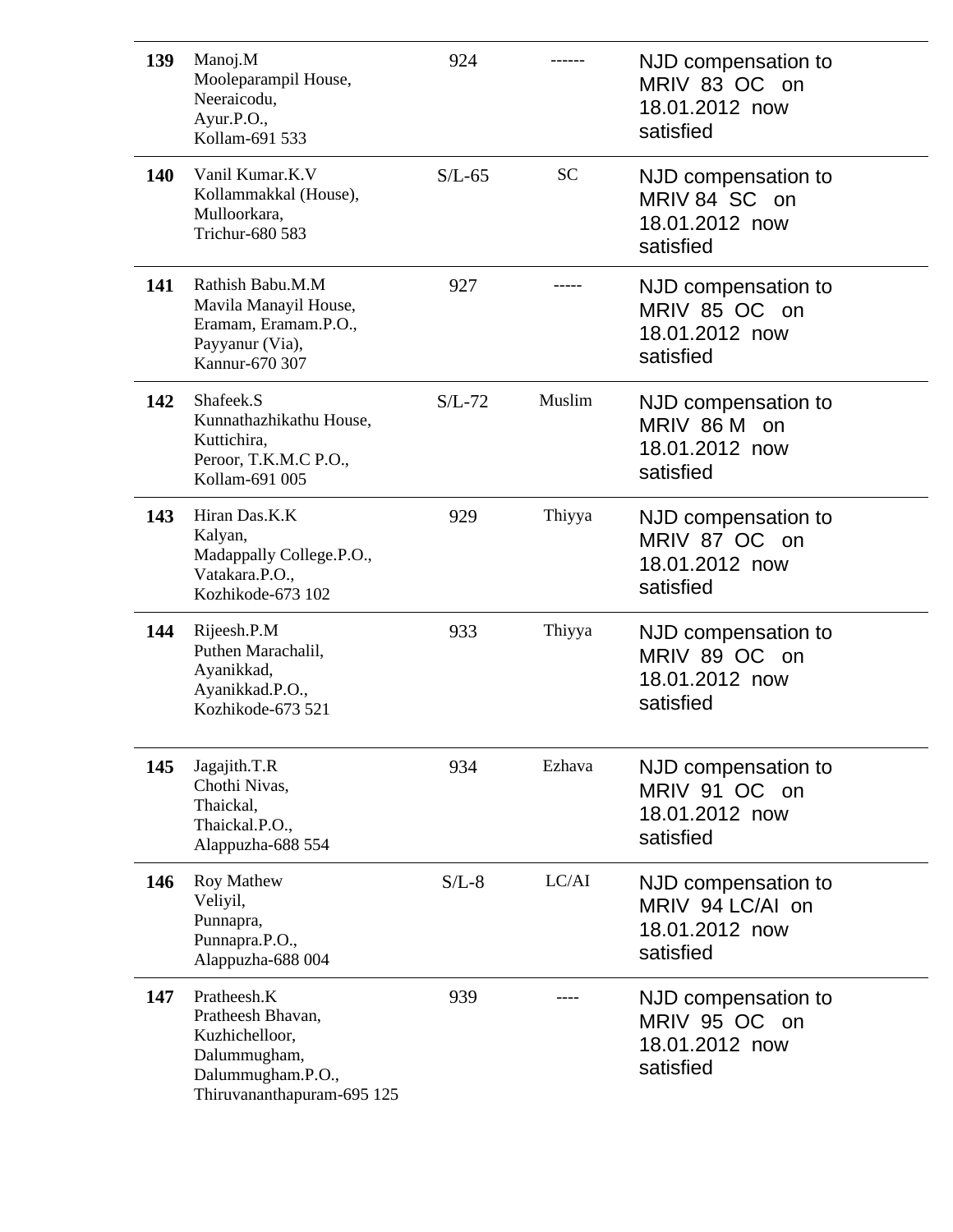| 148 | Muhammed Rasheed.P<br>Pokara House,<br>Ponnad, Omanoor.P.O.,<br>Malappuram-673 645                | $S/L-73$ | Mappila   | NJD compensation to<br>MRIV 96 M on<br>18.01.2012 now<br>satisfied  |
|-----|---------------------------------------------------------------------------------------------------|----------|-----------|---------------------------------------------------------------------|
| 149 | Ratheesh.K.P<br>K.K.Home,<br>Maruthumkadu,<br>Moonnekkar Post,<br>Palakkad-678 597                | 940      | Ezhava    | NJD compensation to<br>MRIV 97 OC on<br>18.01.2012 now<br>satisfied |
| 150 | Ginju.B.R<br>TC-79-1307 Puthen Veedu,<br>Karikkakam,<br>Beach.P.O.,<br>Thiruvananthapuram-695 007 | 944      | Ezhava    | NJD compensation to<br>MRIV 98 E on<br>18.01.2012 now<br>satisfied  |
| 151 | Pradeepkumar.K.C<br>Kochukunnel,<br>Mevada,<br>Kottayam-686 620                                   | 941      |           | NJD compensation to<br>MRIV 99 OC on<br>18.01.2012 now<br>satisfied |
| 152 | Sajith.V<br>Vayappurath,<br>Madavoor,<br>Madavoor.P.O.,<br>Kozhikode-673 583                      | 942      |           | NJD compensation to<br>MRV 3 OC on<br>18.01.2012 now<br>satisfied   |
| 153 | Moby.J<br>Kalathil Parambil,<br>Keezhukunnu,<br>Collectorate.P.O.,<br>Kottayam-686 002            | $S/L-66$ | <b>SC</b> | NJD compensation to<br>MRV 4 SC on<br>18.01.2012 now<br>satisfied   |
| 154 | Prem Kumar.B<br>Kochukattil,<br>Alappad,                                                          | 949      | Dheevara  | NJD compensation to<br>MRV 5 OC on                                  |
|     | Cheriazheekal.P.O.,<br>Kollam-690 573                                                             |          |           | 18.01.2012 now<br>satisfied                                         |
| 155 | Nizar.A<br>Alappurathu Veedu,<br>Madavoor.P.O.,<br>Trivandrum-695 602                             | $S/L-74$ | Muslim    | NJD compensation to<br>MRV 6 M on<br>18.01.2012 now<br>satisfied    |
| 156 | Rajaneesh.V<br>Erumakkattu House,<br>Pilapuzha, Haripad,<br>Haripad.P.O.,<br>Alappuzha-690 514    | 950      |           | NJD compensation to<br>MRV 7 OC on<br>18.01.2012 now<br>satisfied   |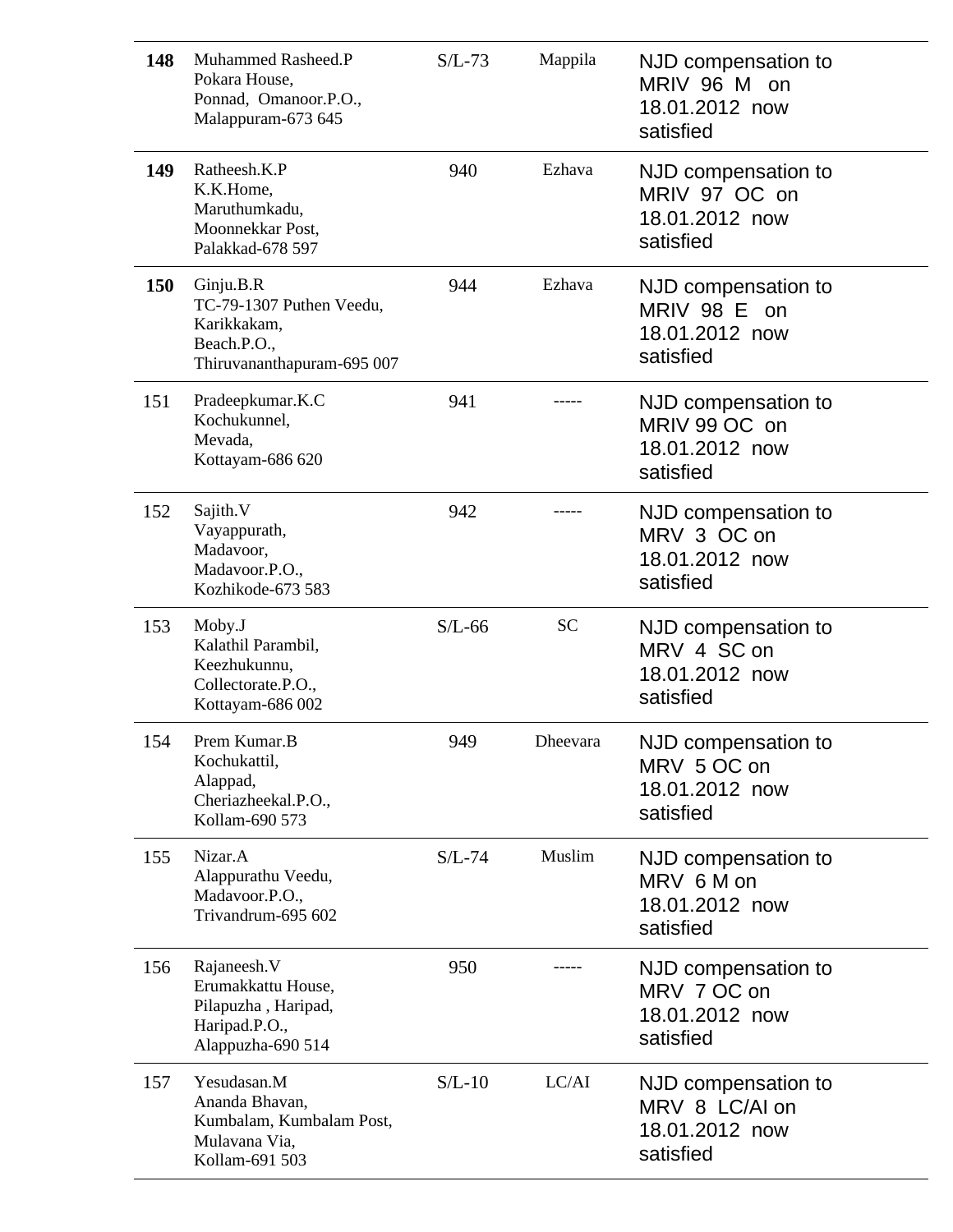| 158 | Prasanth.N.K<br>Alappat House-TRRA 45,<br>Thamarassery Road,<br>Poonithura.P.O.,<br>Ernakulam-682 038         | 951            |            | NJD compensation to<br>MRV 9 OC on<br>18.01.2012 now<br>satisfied                       |                    |
|-----|---------------------------------------------------------------------------------------------------------------|----------------|------------|-----------------------------------------------------------------------------------------|--------------------|
| 159 | Arunkumar.G<br>Aswathy Bhavan,<br>Thookkupalam,<br>Chottupara.P.O.,<br>Idukki-685 552                         | 1007           | <b>OBC</b> | NJD compensation to<br><b>MRV</b><br>10 OBC<br>on<br>18.01.2<br>012<br>now<br>satisfied |                    |
| 160 | Dhananjayan.M<br>Melethil House,<br>Chembrasseri,<br>Chembrasseri Post,<br>Pandikkad,<br>Malappuram-676 521   | 952            | Viswakarma | NJD compensation to<br>MRV 11 OC on<br>18.01.2012 now<br>satisfied                      |                    |
| 161 | Aniesh.T.J<br>Aradhana,<br>Vimalapuram,<br>Thachottukavu,<br>Peyad, Peyad.P.O.,<br>Thiruvananthapuram-695 573 | $S/L-68$       | <b>SC</b>  | NJD compensation to<br>MRV 12 SC on<br>18.01.2012 now<br>satisfied                      |                    |
| 162 | Shine.P.H<br>Padinjare Velikkakath,<br>Neendoor, Vadakkekara.P.O.,<br>Ernakulam-683 522                       | 953            | Ezhava     | NJD compensation to<br>MRV 13 OC on<br>18.01.2012 now<br>satisfied                      |                    |
| 163 | Umesh.U<br>Umesh Bhavan,<br>South Aryad,<br>Avalookkunnu.P.O.,<br>Alappuzha-688 006                           | 957            | Ezhava     | NJD compensation to<br>MRV 14 E on<br>18.01.2012 now<br>satisfied                       |                    |
| 164 | Rajesh.K<br>Kollery House,<br>Kavallur, Muttithadi.P.O.,<br>Thrissur-680 317                                  | 955            |            | NJD compensation to<br>MRV 17 OC on<br>18.01.2012 now<br>satisfied                      |                    |
| 165 | Pramod.R<br>Hare Krishna, TC.10/144,<br>Mannanthala,<br>Mannanthala.P.O.,<br>Thiruvananthapuram-695 015       | 960            | Viswakarma | NJD compensation to<br>MRV 20 V on<br>18.01.2012 now<br>satisfied                       |                    |
| 166 | Abhilash.M.B<br>Munnoottumpadavil,<br>Vechoor,<br>Kudavechoor.P.O.,<br>Kottayam-686 144                       | PH List-<br>14 |            | NJD compensation to<br>PH Blind (Sl.No.433) on<br>18.012012 now satisfied               | PH<br><b>Blind</b> |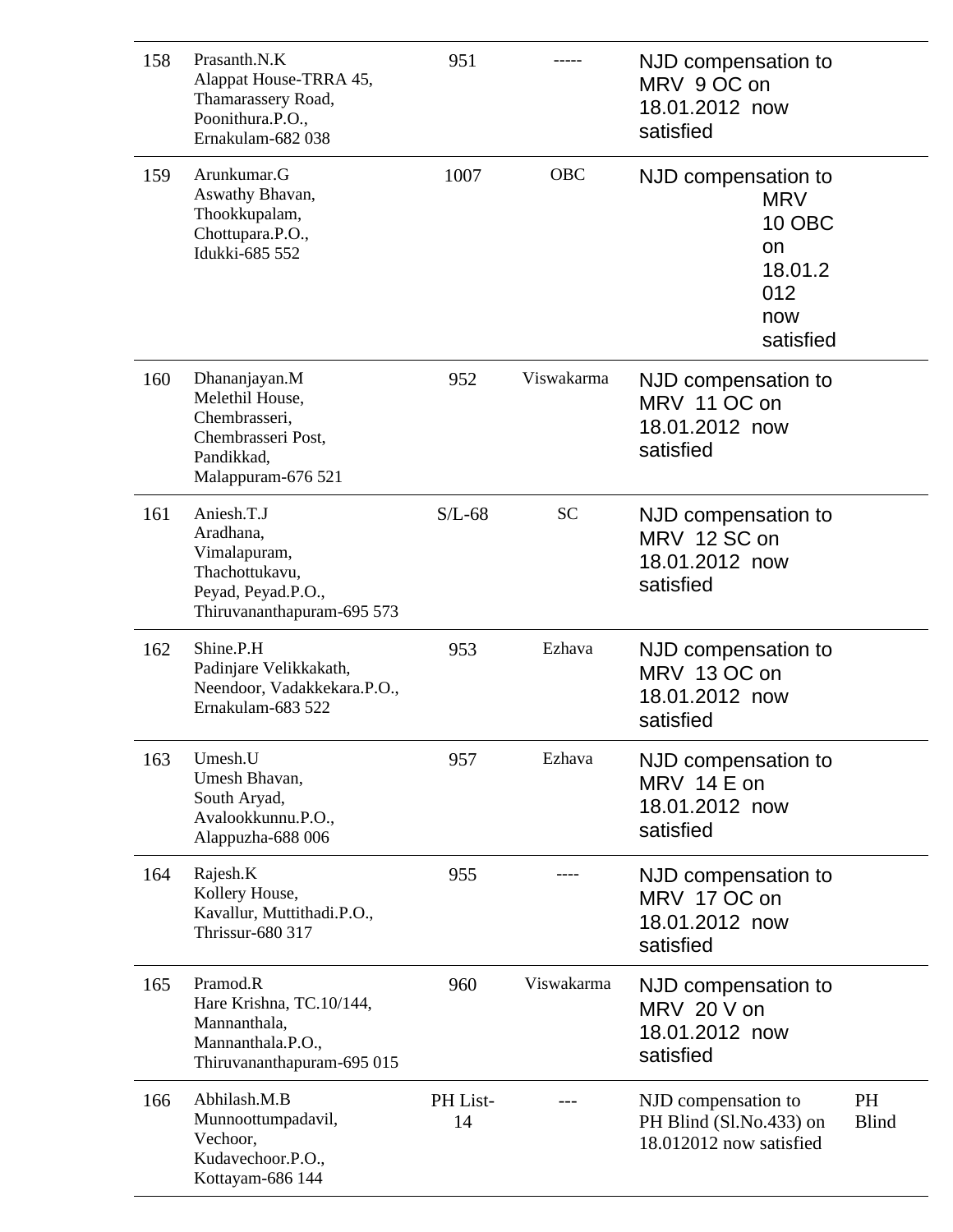| 167 | Georgekutty.V.O<br>Viruthiparambathu Chirayil,<br>Kalavoor.P.O., Kalavoor,<br>Alappuzha-688 522 | $S/L-11$ | LC/AI             | NJD compensation to<br>MRV 22 LC/AI on<br>18.01.2012 now satisfied         |
|-----|-------------------------------------------------------------------------------------------------|----------|-------------------|----------------------------------------------------------------------------|
| 168 | Kuruvilla George<br>Peediakal,<br>Kanjikuzhy,<br>Kanjikuzhy.P.O.,<br>Kottayam-686 004           | 956      |                   | NJD compensation to<br>MRV 23 OC on<br>18.01.2012 now<br>satisfied         |
| 169 | Anish.S<br>Ponnath House,<br>Mathur Agraharam,<br>Mathur Agraharam.P.O.,<br>Palakkad-678 571    | 962      | Ezhava            | NJD compensation to<br>MRV 25 OC on<br>18.01.2012 now<br>satisfied         |
| 170 | Mohammad Shahanab.A<br>Shahi Manzil,<br>Mananakku,<br>Perumkulam Post,<br>Trivandrum-695 102    | $S/L-75$ | Muslim            | NJD compensation to<br>MRV 26 M on<br>18.01.2012 now<br>satisfied          |
| 171 | Vimodh.P.M<br>Poovanparambil House,<br>Mukkattukara,<br>Nettissery.P.O.,<br>Thrissur-680 657    | 984      | Ezhava            | NJD compensation to<br>MRV 28 E on<br>18.01.2012 now<br>satisfied          |
| 172 | Aneesh Kumar.P<br>Thadathil Puthen Veedu,<br>Keralapuram,<br>Perumpuzha Post,<br>Kollam-691 504 | 963      |                   | NJD compensation to<br>MRV 35 OC on<br>18.01.2012 now<br>satisfied         |
| 173 | John Devaraj.D.P<br>N M N Cottage,<br>Tholicode,<br>Tholicode.P.O.,<br>Trivandrum-695 541       | $S/L-3$  | <b>SIUC Nadar</b> | NJD compensation to<br>MRV 38 SIUC<br>Nadar on 18.01.2012<br>now satisfied |
| 174 | Jayakrishnan.K<br>Kallerikandy,<br>Eramangalam,<br>Eramangalam.P.O.,<br>Kozhikode-673 612       | 1011     | <b>OBC</b>        | NJD compensation to<br>MRV 40 OBC on<br>18.01.2012 now<br>satisfied        |
| 175 | Prakashan. V. V<br>Vallikkam Veettil,<br>Muchukunnu,<br>Muchukunnu.P.O.,<br>Kozhikode-673 307   | 965      |                   | NJD compensation to<br>MRV 43 OC on<br>18.01.2012 now<br>satisfied         |
| 176 | Rejin John<br>Puthenpurackal House,<br>Edadu,<br>Idukki-685 589                                 | $S/L-19$ | <b>ST</b>         | NJD compensation to<br>MRV 44 ST on<br>18.01.2012 now<br>satisfied         |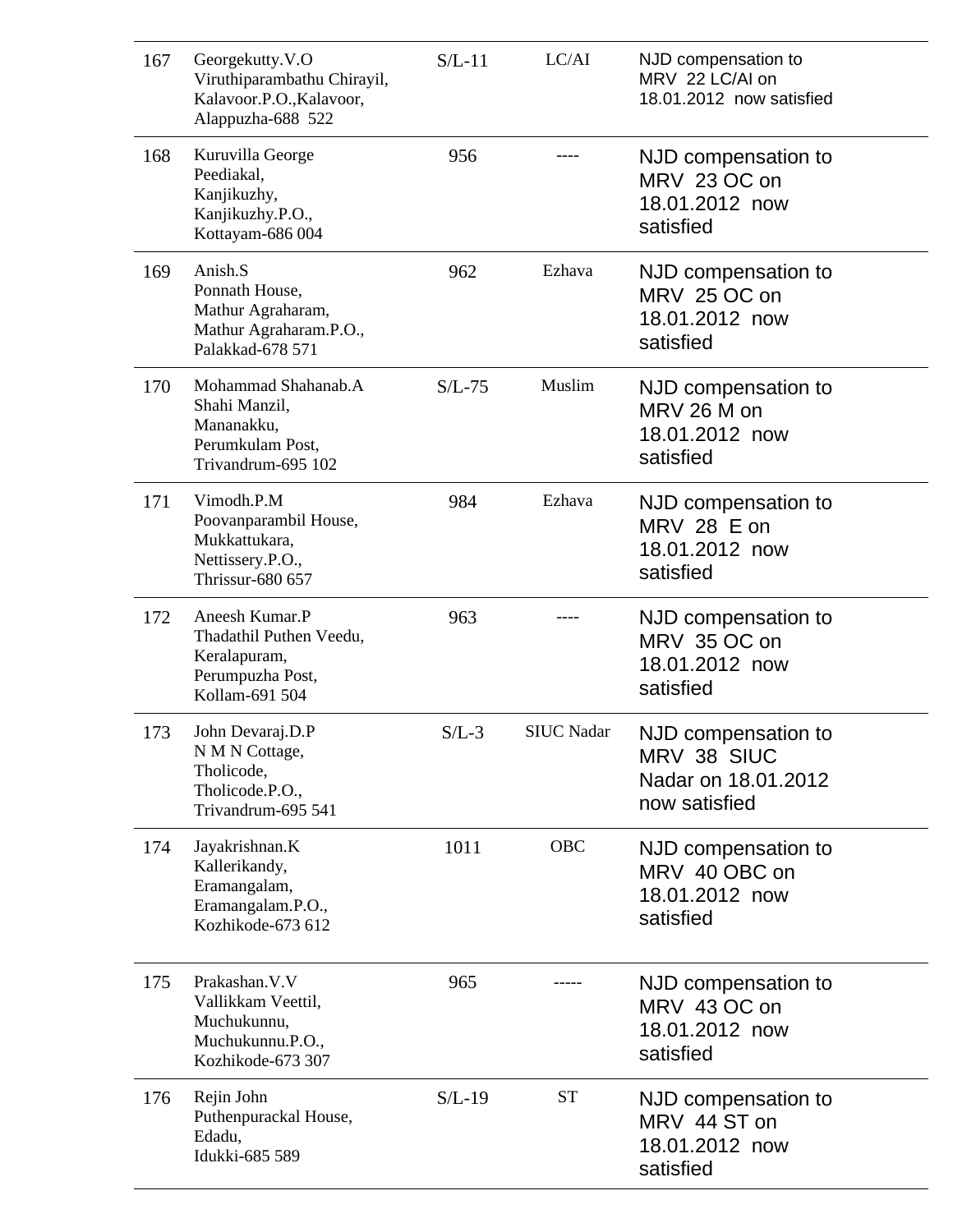| 177 | Sajeev.M.K<br>Leela Bhavan,<br>Venpala.P.O., Thiruvalla,<br>Pathanamthitta-689 114                                    | $S/L-1$ | <b>Dheevara</b> | NJD compensation to<br>MRV 50 D on<br>18.01.2012 now<br>satisfied   |
|-----|-----------------------------------------------------------------------------------------------------------------------|---------|-----------------|---------------------------------------------------------------------|
| 178 | Satheeshkumar.P.V<br>Pullayikody Veettil,<br>Edakkom,<br>Chapparapadava.P.O.,<br>Kannur-670 581                       | 966     |                 | NJD compensation to<br>MRV 51 OC on<br>18.01.2012 now<br>satisfied  |
| 179 | Marydasan.A.G<br>Alavathingal House,<br>Pattanam,<br>N.Paravur,<br>Vadakkekara.P.O.,<br>Ernakulam-683 522             | 975     |                 | NJD compensation to<br>MRV 53 OC on<br>18.01.2012 now<br>satisfied  |
| 180 | Suraj.M.S<br>Eswari Mandiram,<br>Karamcode.P.O.,<br>Uliyanadu,<br>Kollam-681 579                                      | 986     | Ezhava          | NJD compensation to<br>MRV 54 E on<br>18.01.2012 now<br>satisfied   |
| 181 | Vinesh Kumar.C<br>Kurakkottu Kizhakkathil<br>Puthen Veedu,<br>Vayala.P.O.,<br>Anchal, Anchal (via),<br>Kollam-691 306 | 976     |                 | NJD compensation to<br>MRV 57 OC on<br>18.01.2012 now<br>satisfied  |
| 182 | Prince.K.S<br>Kochavanattil,<br>Varikkamkunnu,<br>Vadakara.P.O.,<br>Kottayam-686 605                                  | 989     | Ezhava          | NJD compensation to<br>MRV 58 E on<br>18.01.2012 now<br>satisfied   |
| 183 | Lijulal.M<br>Theavancode Veedu,<br>Ayirooppara,<br>Ayirooppara.P.O.,<br>Thiruvananthapuram-695 584                    | 978     |                 | NJD compensation to<br>MRV 61 OC on<br>18.01.2012 now<br>satisfied  |
| 184 | Praveen.V<br>Mattuppara House,<br>Mattuppara,<br>Nemmara.P.O.,<br>Palakkad-678 508                                    | 994     | Ezhava          | NJD compensation to<br>$MRV$ 62 E on<br>18.01.2012 now<br>satisfied |
| 185 | Vinod.C.G<br>Neena Bhavanam,<br>Kaduvunkal,<br>Vallikunnam.P.O.,<br>Alappuzha-690 501                                 | 981     | Viswakarma      | NJD compensation to<br>MRV 63 OC on<br>18.01.2012 now<br>satisfied  |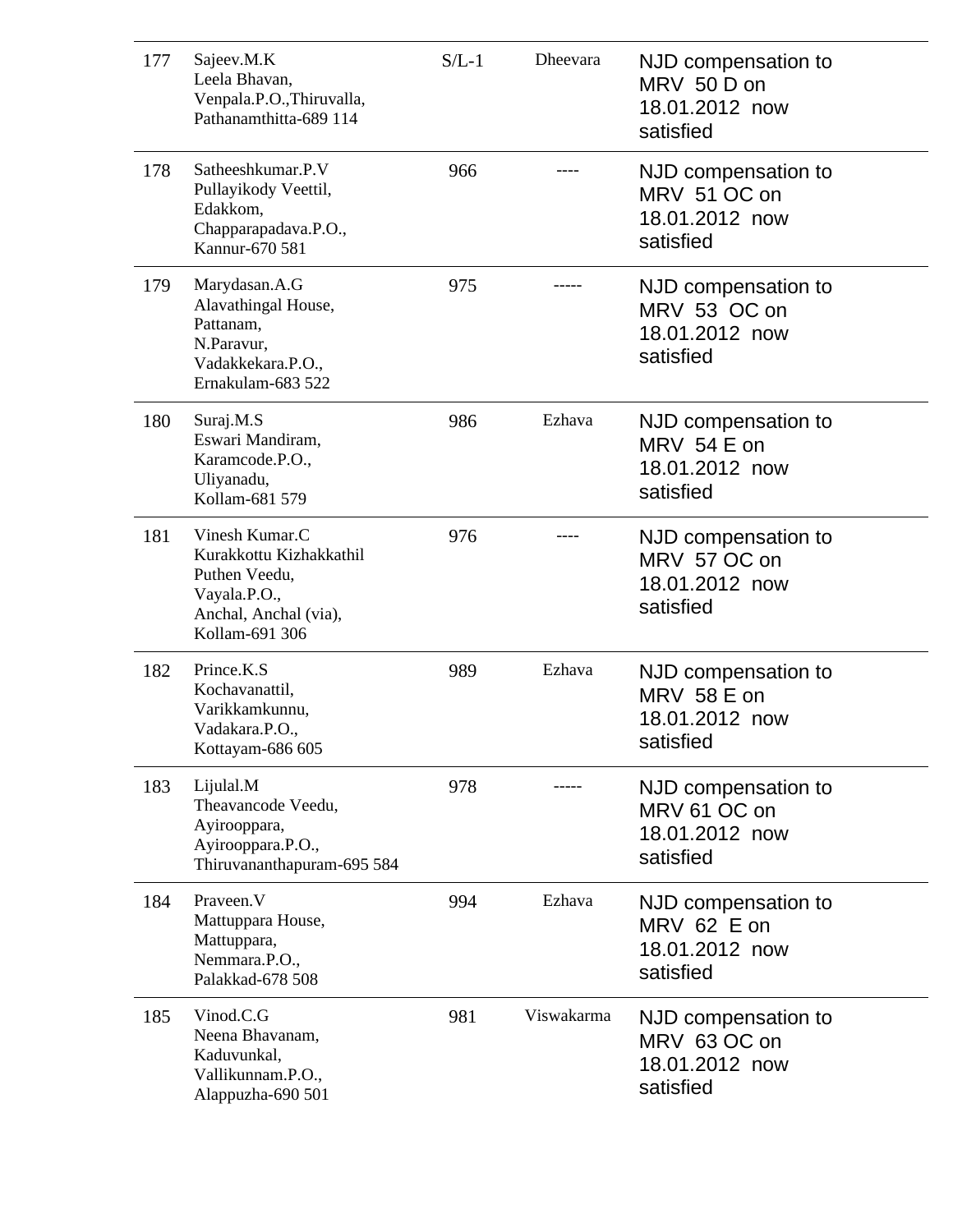| 186 | Pramod Kumar.J<br>Thekke Edakkuzhiyil,<br>Aithottuva,<br>West Kallada.P.O.,<br>Kollam-691 500                       | 987      |            | NJD compensation to<br>MRV 65 OC on<br>18.01.2012 now<br>satisfied |
|-----|---------------------------------------------------------------------------------------------------------------------|----------|------------|--------------------------------------------------------------------|
| 187 | Shahinad.S<br>Cylon Bhavan,<br>C/o Manavatty Textiles,<br>Vembayam.P.O.,<br>Vembayam,<br>Thiruvananthapuram-695 615 | $S/L-77$ | Muslim     | NJD compensation to<br>MRV 66 M on<br>18.01.2012 now<br>satisfied  |
| 188 | Ajaya Kumar.S<br>S.B Sadanam,<br>Pallickal,<br>Pallickal.P.O.,<br>Thiruvananthapuram-695 604                        | 990      |            | NJD compensation to<br>MRV 69 OC on<br>18.01.2012 now<br>satisfied |
| 189 | Sujith.B.S<br>Suchithra Mandiram,<br>Manthikkalam,<br>Paruthippally.P.O.,<br>Trivandrum-695 574                     | 1025     | Viswakarma | NJD compensation to<br>MRV 70 V on<br>18.01.2012 now<br>satisfied  |
| 190 | Prakash, A<br>Prakash Bhavan,<br>Mylakkara,<br>Mylakkara.P.O.,<br>Thiruvananthapuram-695 572                        | 992      |            | NJD compensation to<br>MRV 71 OC on<br>18.01.2012 now<br>satisfied |
| 191 | Anoop.K.N<br>Vilakkathara Madom,<br>Thanneermukkom,<br>Cherthala,<br>Alappuzha-688 527                              | 995      |            | NJD compensation to<br>MRV 73 OC on<br>18.01.2012 now<br>satisfied |
| 192 | Jimmy Jose<br>Padikara,<br>Mavady,<br>Velathussery.P.O.,<br>Kottayam-686 580                                        | 996      |            | NJD compensation to<br>MRV 75 OC on<br>18.01.2012 now<br>satisfied |
| 193 | Raphy Shahul<br>Shalimar,<br>Panavally,<br>Cherthala,<br>Alappuzha-688 566                                          | $S/L-79$ | Muslim     | NJD compensation to<br>MRV 76 M on<br>18.01.2012 now<br>satisfied  |
| 194 | Nimesh.B<br>Sreevarahath,<br>Maru South,<br>Alumkadavu.P.O.,<br>Karunagappally,<br>Kollam-690 573                   | 999      |            | NJD compensation to<br>MRV 77 OC on<br>18.01.2012 now<br>satisfied |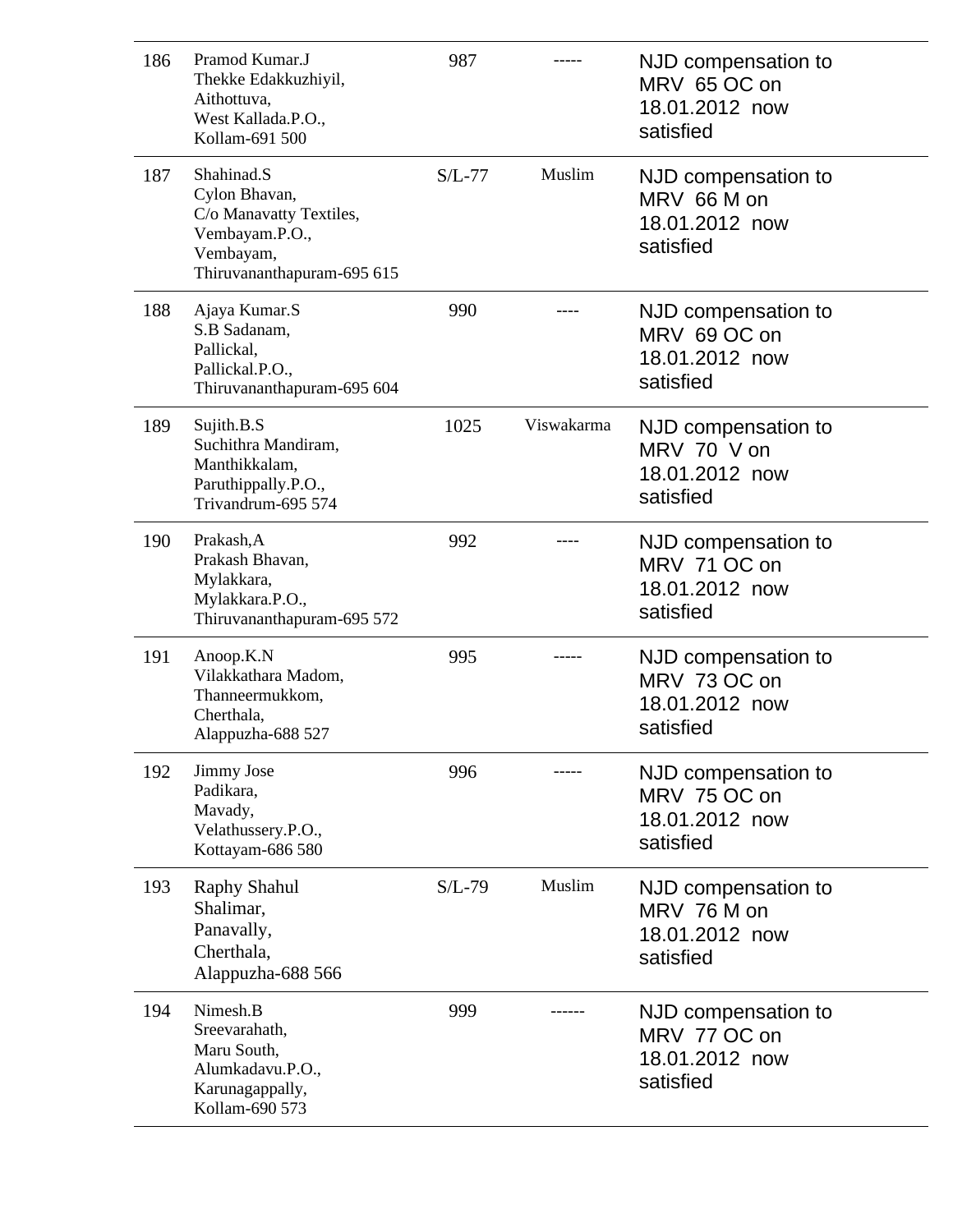| 195 | Shiju.J.S<br>Shiju Bhavan<br>Irinchayam.P.O.,<br>Nedumangad,<br>Thiruvananthapuram-695 561                | $S/L-80$ | Muslim    | NJD compensation to<br>MRV 80 M on<br>18.01.2012 now<br>satisfied  |
|-----|-----------------------------------------------------------------------------------------------------------|----------|-----------|--------------------------------------------------------------------|
| 196 | Ratheesh.V<br>Saraswathy Bhavan,<br>Chandanathope.P.O.,<br>Keralapuram,<br>Kollam-691 014                 | 1001     | Ezhava    | NJD compensation to<br>MRV 82 E on<br>18.01.2012 now<br>satisfied  |
| 197 | Premachandran.K<br>Kunuthur House,<br>Pilicode,<br>Pilicode.P.O.,<br>Kasaragod-671 353                    | 1002     |           | NJD compensation to<br>MRV 83 OC on<br>18.01.2012 now<br>satisfied |
| 198 | Rajan.A<br>Padinjamuri,<br>Kumaramputher,<br>Pallavoor Post,<br>Palakkad-678 688                          | $S/L-70$ | <b>SC</b> | NJD compensation to<br>MRV 84 SC on<br>18.01.2012 now<br>satisfied |
| 199 | Subin M Thomas<br>Maniyara House,<br>Kunjithai,<br>North Paravur,<br>Kunjithai.P.O.,<br>Ernakulam-683 522 | 1004     |           | NJD compensation to<br>MRV 85 OC on<br>18.01.2012 now<br>satisfied |
| 200 | Shajahan.M<br>Puthuval Putten Veedu,<br>Nellanadu,<br>Nellanadu.P.O.,<br>Thiruvananthapuram-695 606       | $S/L-81$ | Muslim    | NJD compensation to<br>MRV 86 M on<br>18.01.2012 now<br>satisfied  |
| 201 | Pradeep.R.L<br>Kannankara Thazhathil,<br>Kizhavoor,<br>Mukhathala.P.O.,<br>Kollam-691 577                 | 1008     |           | NJD compensation to<br>MRV 87 OC on<br>18.01.2012 now<br>satisfied |
| 202 | Anoop.G<br>G.R.Nivas,<br>Thinavila,<br>Keezhattingal.P.O.,<br>Attingal,<br>Thiruvananthapuram-695 101     | 1010     | Ezhava    | NJD compensation to<br>MRV 88 E on<br>18.01.2012 now<br>satisfied  |
| 203 | Ramesh.P.R<br>Palolil House,<br>Punchavayal,<br>Mundakkayam,<br>Punchavayal.P.O.,<br>Kottayam-686 513     | $S/L-20$ | <b>ST</b> | NJD compensation to<br>MRV 92 ST on<br>18.01.2012 now<br>satisfied |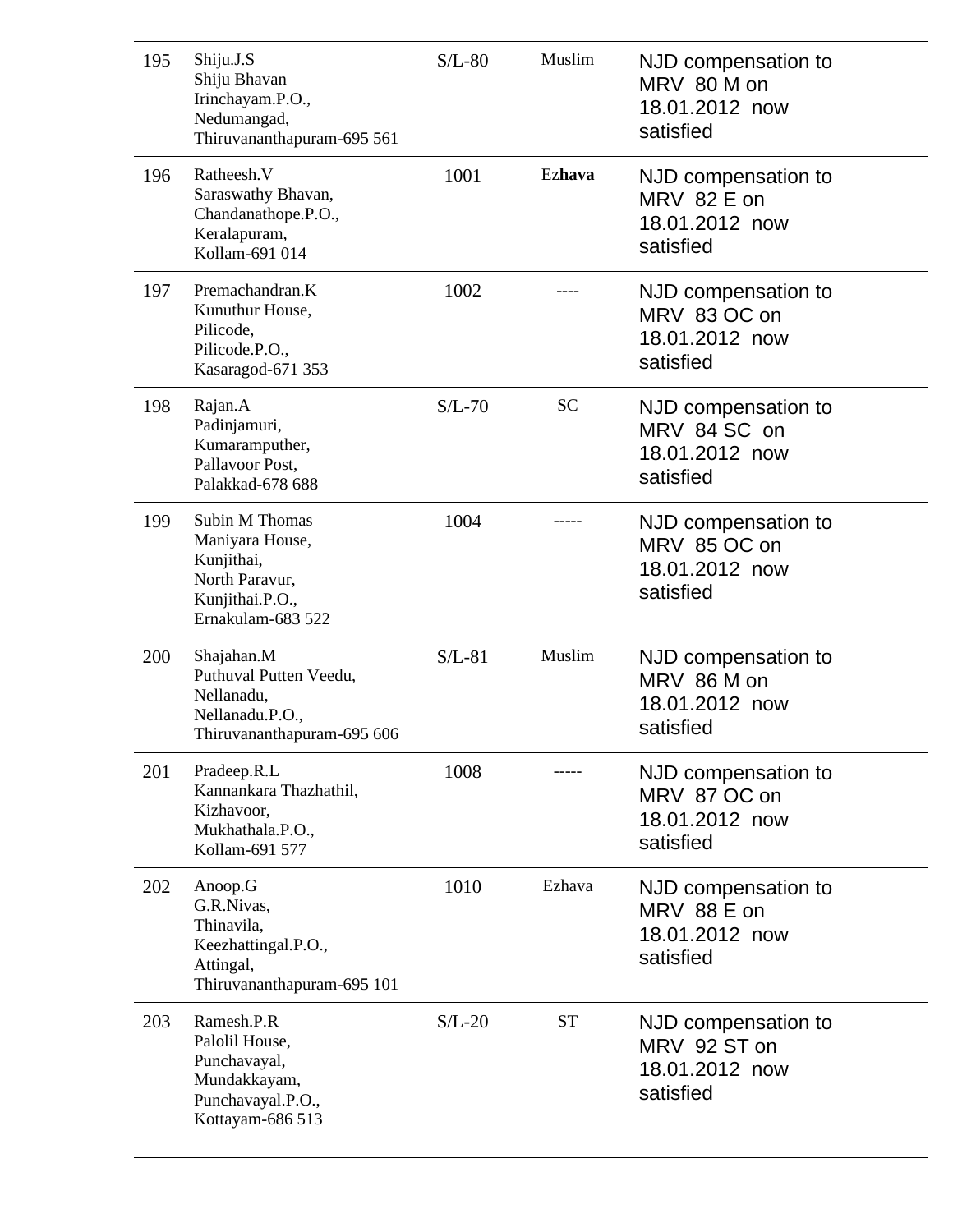| 204 | Sreejith.S<br>Sreevihar,<br>Hariharapuram.P.O.,<br>Ayroor, Varkala,<br>Trivandrum-695 310                                            | 1012     |            | NJD compensation to<br>MRV 93 OC on<br>18.01.2012 now<br>satisfied |
|-----|--------------------------------------------------------------------------------------------------------------------------------------|----------|------------|--------------------------------------------------------------------|
| 205 | <b>Charlie Thomas</b><br>Nedunganal,<br>Murickassery,<br>Murickassery.P.O.,<br>Idukki-685 604                                        | 1013     |            | NJD compensation to<br>MRV 95 OC on<br>18.01.2012 now<br>satisfied |
| 206 | Muhammed Musthafa.K<br>'Aasha Deep'<br>Opp Lane to Tagore College,<br>Mappoottil Road,<br>Parappanangadi.P.O.,<br>Malappuram-676 303 | $S/L-83$ | Mappila    | NJD compensation to<br>MRVI 96 M on<br>18.01.2012 now<br>satisfied |
| 207 | Anil.P<br>Padmavilasam,<br>Thodiyoor North.P.O.,<br>Karunagappally,<br>Kollam-690 523                                                | 1016     | <b>OBC</b> | NJD compensation to<br>MRV 97 OC on<br>18.01.2012 now<br>satisfied |
| 208 | Renjith.R<br>Rajasadanam,<br>Pazhanjikonam,<br>Pattoor.P.O.,<br>Nooranad,<br>Alappuzha-690 529                                       | 1017     | Ezhava     | NJD compensation to<br>MRV 99 OC on<br>18.01.2012 now<br>satisfied |
| 209 | Murukesan.S.V<br>Manu Mandiram,<br>West of Palakkulam,<br>Avalookkunnu.P.O.,<br>Alappuzha-688 006                                    | $S/L-1$  | Viswakarma | NJD compensation to<br>MRV 100 V on<br>18.01.2012 now<br>satisfied |
| 210 | Sreejith.C.N<br>Chingapurathu,<br>Valamangalam South.P.O.,<br>Cherthala, Thuravoor.P.O.,<br>Alappuzha-688 532                        | 1018     |            | NJD compensation to<br>MRVI 1 OC on<br>18.01.2012 now<br>satisfied |
| 211 | Rajeesh.K<br>Mannikoth House,<br>Pinarayi,<br>Parapram Post,<br>Kannur-670 741                                                       | 1021     | Thiyya     | NJD compensation to<br>MRVI 2 E on<br>18.01.2012 now<br>satisfied  |
| 212 | Manikandan.K<br>Kuravan Thodi House,<br>Kizhayoor Post,<br>Pattambi Via,<br>Palakkad-679 303                                         | $S/L-71$ | <b>SC</b>  | NJD compensation to<br>MRVI 4 SC on<br>18.01.2012 now<br>satisfied |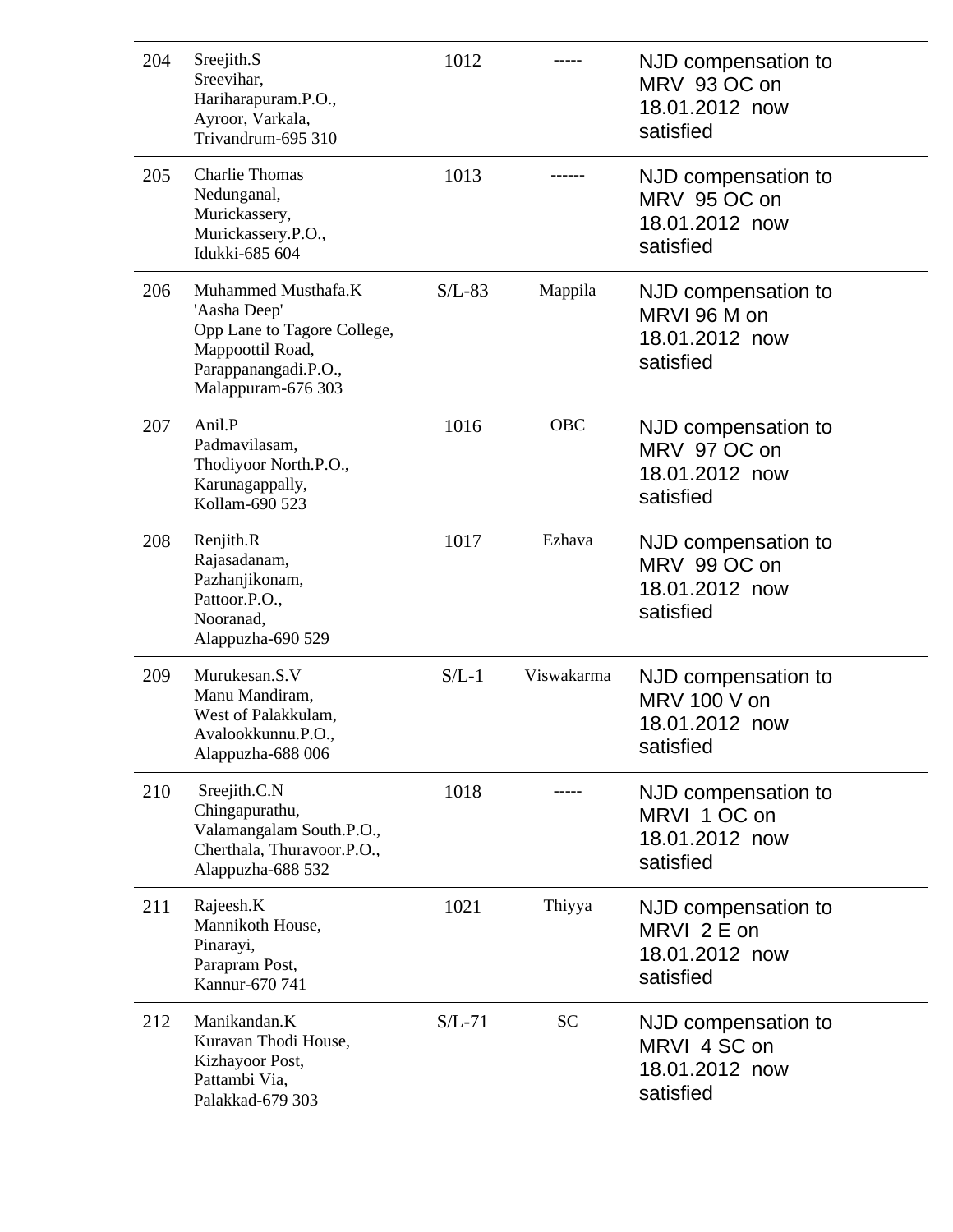| 213 | Sreekanth S Nair<br>Vanaja Sadanam,<br>Piriyacode,<br>Ooruttambalamn.P.O.,<br>Thiruvananthapuram-695 507              | 1020     |            | NJD compensation to<br>MRVI 5 OC on<br>18.01.2012 now<br>satisfied    |
|-----|-----------------------------------------------------------------------------------------------------------------------|----------|------------|-----------------------------------------------------------------------|
| 214 | Nirmal Sreeni.C<br>Cholayil,<br>Ponnore,<br>Ponnore.P.O.,<br><b>Thrissur-680 552</b>                                  | 1022     | Ezhava     | NJD compensation to<br>MRVI 7 OC on<br>18.01.2012 now<br>satisfied    |
| 215 | <b>Alson Andrews</b><br>Ignatious Villa,<br>Eravipuram.P.O.,<br>Kollam-691 011                                        | $S/L-13$ | LC/AI      | NJD compensation to<br>MRVI 8 LC/AI on<br>18.01.2012 now<br>satisfied |
| 216 | Saaji.T.S<br>T.S.Cottage<br>Kannanalloor,<br>Kannanalloor.P.O.,<br>Kollam-691 576                                     | 1023     |            | NJD compensation to<br>MRVI 9 OC on<br>18.01.2012 now<br>satisfied    |
| 217 | Radhakrishna Pillai.R<br>Kunnathu Parambu,<br>S.L Puram.P.O.,<br>Alappuzha-688 523                                    | 1049     | <b>OBC</b> | NJD compensation to<br>MRVI 10 OBC on<br>18.01.2012 now<br>satisfied  |
| 218 | Sreejith.M.G<br>Madhavam (Panavila Veedu),<br>Vakkanadu,<br>Kuzhimathicadu (via),<br>Vakkanad.P.O.,<br>Kollam-691 509 | 1024     |            | NJD compensation to<br>MRVI 11 OC on<br>18.01.2012 now<br>satisfied   |
| 219 | Vishnu.S<br>Sreekailas (Kizhakkumpuram),<br>Pandakasala,<br>Chirayinkeezhu.P.O.,<br>Trivandrum-695 304                | 1028     |            | NJD compensation to<br>MRVI 15 OC on<br>18.01.2012 now<br>satisfied   |
| 220 | Nizam.H.A<br>Shaila Manzil,<br>Keezh Thonnakkal,<br>Kudavoor.P.O.,<br>Trivandrum-695 313                              | $S/L-85$ | Muslim     | NJD compensation to<br>MRVI 16 M on<br>18.01.2012 now<br>satisfied    |
| 221 | Sudheesh.T<br>Kuniyil House,<br>Macheri,<br>Mowancheri.P.O.,<br>Kannur-670 613                                        | 1029     | Thiyya     | NJD compensation to<br>MRVI 18 E on<br>18.01.2012 now<br>satisfied    |
| 222 | Vinesh Babu.E.C<br>Chirukandoth,<br>Eruvatty, Eruvatty.P.O.,<br>Kannur-670 647                                        | $S/L-2$  | Viswakarma | NJD compensation to<br>MRVI 20 V on<br>18.01.2012 now<br>satisfied    |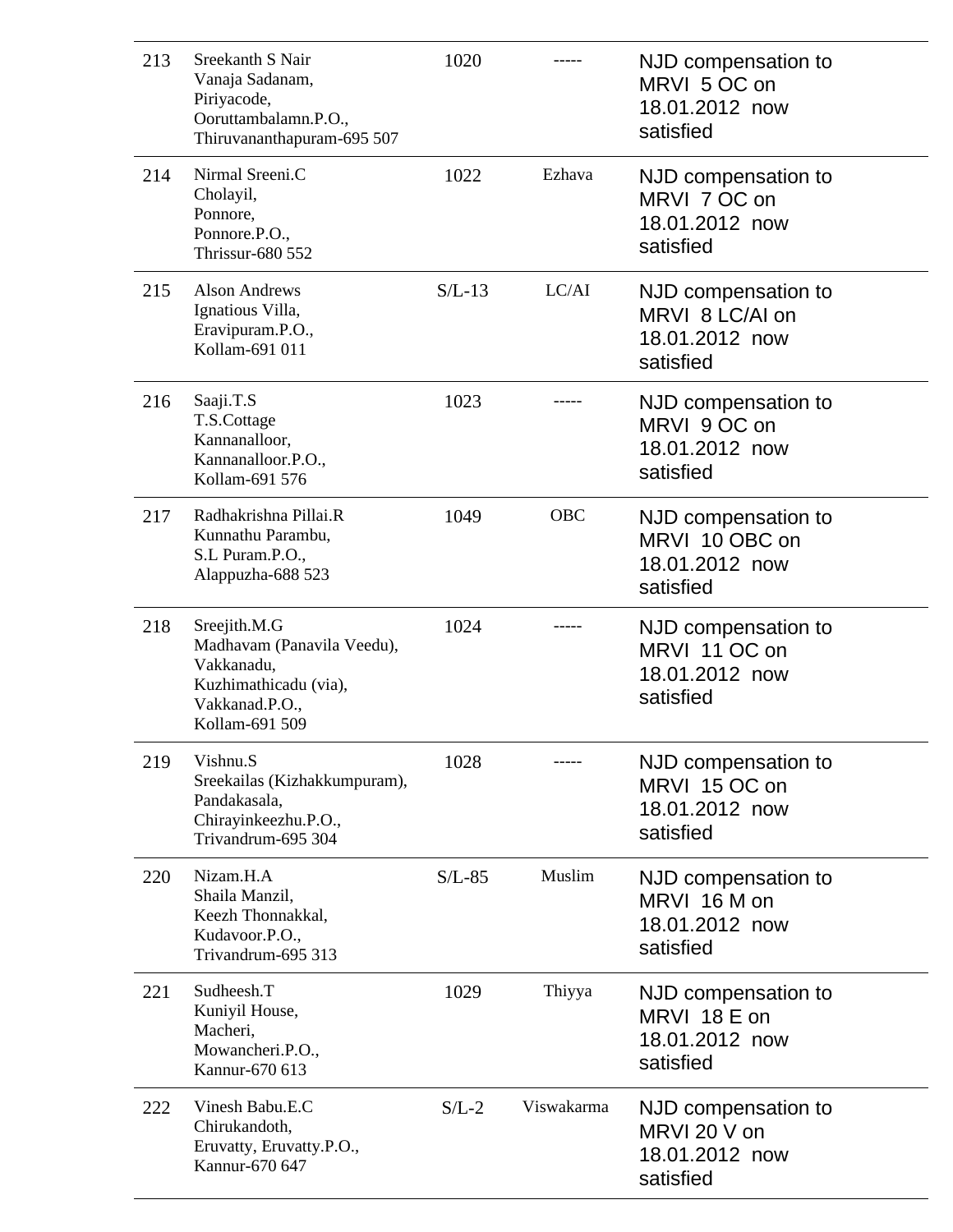| 223 | Shymon K Krishnan<br>Kallerimattathil,<br>Memmury,<br>Pampakuda.P.O.,<br>Ernakulam-686 667        | 1030     | Ezhava    | NJD compensation to<br>MRVI 21 OC on<br>18.01.2012 now<br>satisfied    |
|-----|---------------------------------------------------------------------------------------------------|----------|-----------|------------------------------------------------------------------------|
| 224 | Bruno J Sebastian<br>Puthumangalam,<br>Punalur, Punalur.P.O.,<br>Kollam-691 305                   | $S/L-15$ | LC/AI     | NJD compensation to<br>MRVI 22 LC/AI on<br>18.01.2012 now<br>satisfied |
| 225 | Sajith.E.J<br>Elayidathu,<br>Rajakad,<br>Rajakad.P.O.,<br>Idukki-685 566                          | 1031     |           | NJD compensation to<br>MRVI 23 OC on<br>18.01.2012 now<br>satisfied    |
| 226 | Harilal.M.K<br>Arya Bhavan,<br>Nattuvathukkal,<br>Perinad, Vellimon.P.O.,<br>Kollam-691 511       | $S/L-72$ | <b>SC</b> | NJD compensation to<br>MRVI 24 SC on<br>18.01.2012 now<br>satisfied    |
| 227 | <b>Ummer Navas.H</b><br>Railway Quarters Room<br>No.203/1,<br>Karbala Junction,<br>Kollam-691 001 | $S/L-86$ | Muslim    | NJD compensation to<br>MRVI 26 M on<br>18.01.2012 now<br>satisfied     |
| 228 | Soji Jacob<br>Palolil House,<br>Kanchiyar.P.O.,<br>Kanchiyar,<br>Idukki-685 511                   | 1032     |           | NJD compensation to<br>MRVI 27 OC on<br>18.01.2012 now<br>satisfied    |
| 229 | Aravind.A<br>Thadathil Veedu,<br>Perumpuzha.P.O.,<br>Kollam-691 504                               | 1038     | Ezhava    | NJD compensation to<br>MRVI 28 E on<br>18.01.2012 now<br>satisfied     |
| 230 | Ajay Kumar.P<br>Kunnath Padikkal,<br>Kakkodimukku,<br>Kakkodi.P.O.,<br>Kozhikode-673 616          | 1035     |           | NJD compensation to<br>MRVI 29 OC on<br>18.01.2012 now<br>satisfied    |
| 231 | Abdul Salam.P.P<br>Parambil Peedika (House),<br>Ambilery,<br>Kalpetta.P.O.,<br>Wayanad-673 121    | $S/L-87$ | Muslim    | NJD compensation to<br>MRVI 30 M on<br>18.01.2012 now<br>satisfied     |
| 232 | Renjith.R<br>Renjith Bhavan,<br>Koivila Post, Koivila,<br>Kollam-691 590                          | 1037     |           | NJD compensation to<br>MRVI 31 OC on<br>18.01.2012 now<br>satisfied    |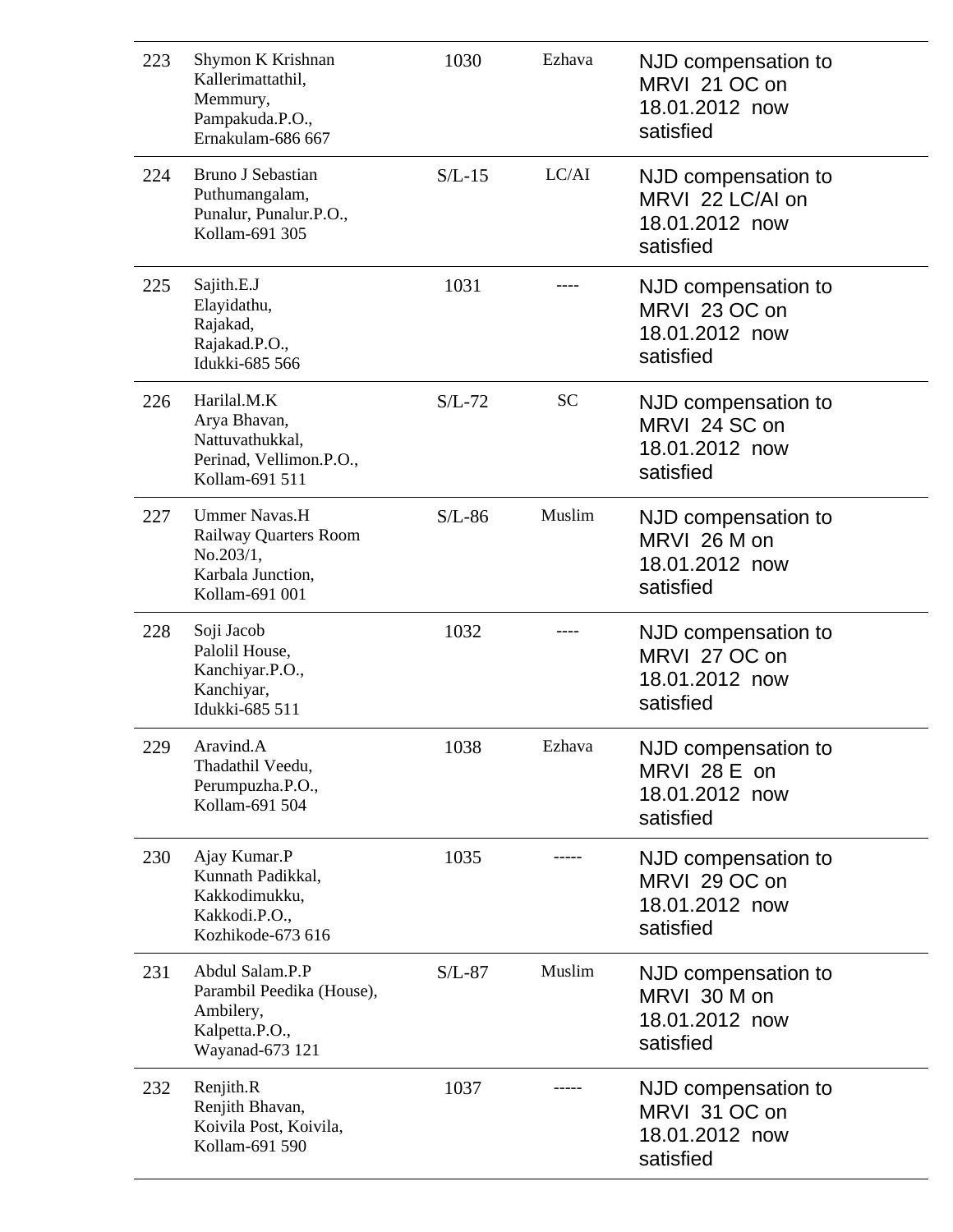| 233 | Bijukumar.S<br>Thadatharikathu Veedu,<br>Poyyoorkonam,<br>Kandala.P.O.,<br>Trivandrum-695 512       | $S/L-73$ | <b>SC</b>  | NJD compensation to<br>MRVI 32 SC on<br>18.01.2012 now<br>satisfied  |
|-----|-----------------------------------------------------------------------------------------------------|----------|------------|----------------------------------------------------------------------|
| 234 | Nisha Kuttiatan<br>Lesheena Nivas,<br>Nelloonni,<br>Mattanur.P.O.,<br>Kannur-670 702                | 253      | Thiyya     | NJD compensation to<br>MRVI 35 OC on<br>21.02.2012 now<br>satisfied  |
| 235 | Jeena.K<br>Anirudha Bhavan,<br>Paleri,'<br>Mamba.P.O.,<br>Kannur-670 611                            | 259      | <b>OBC</b> | NJD compensation to<br>MRVI 37 OC on<br>21.02.2012 now<br>satisfied  |
| 236 | Raji.M.R<br>Rajesh Bhavan,<br>Mulavana,<br>Perayam,<br>Mulavana.P.O.,<br>Kollam-691 503             | 260      |            | NJD compensation to<br>MRVI 39 OC on<br>21.02.2012 now<br>satisfied  |
| 237 | Radhamani.M.B<br>Pathickal House,<br>Meenachil,<br>Meenachil.P.O.,<br>Kottayam-686 589              | 279      | <b>OBC</b> | NJD compensation to<br>MRVI 40 OBC on<br>21.02.2012 now<br>satisfied |
| 238 | Lekha Mol.K.G<br>Kappliyil,<br>Punchavayal,<br>Punchavayal.P.O.,<br>Kottayam-686 513                | $S/L-14$ | <b>ST</b>  | NJD compensation to<br>MRVI 44 ST on<br>21.02.2012 now<br>satisfied  |
| 239 | Nimmy Ulahannan<br>Kannankari House,<br>Palad,<br>Manimooli Post,<br>Malappuram-679 333             | 261      |            | NJD compensation to<br>MRVI 47 OC on<br>21.02.2012 now<br>satisfied  |
| 240 | Smitha.K.V<br>Chalil Paramba House,<br>Illikkunnu,<br>Nettur.P.O.,<br>Thalassery,<br>Kannur-670 105 | 267      | Thiyya     | NJD compensation to<br>MRVI 49 OC on<br>21.02.2012 now<br>satisfied  |
| 241 | Jaisha.P<br>Kayyakkattu Pushpam,<br>Maravanthuruthu.P.O.,<br>Vaikom,<br>Kottayam-686 608            | 269      | Ezhava     | NJD compensation to<br>MRVI 51 OC on<br>21.02.2012 now<br>satisfied  |